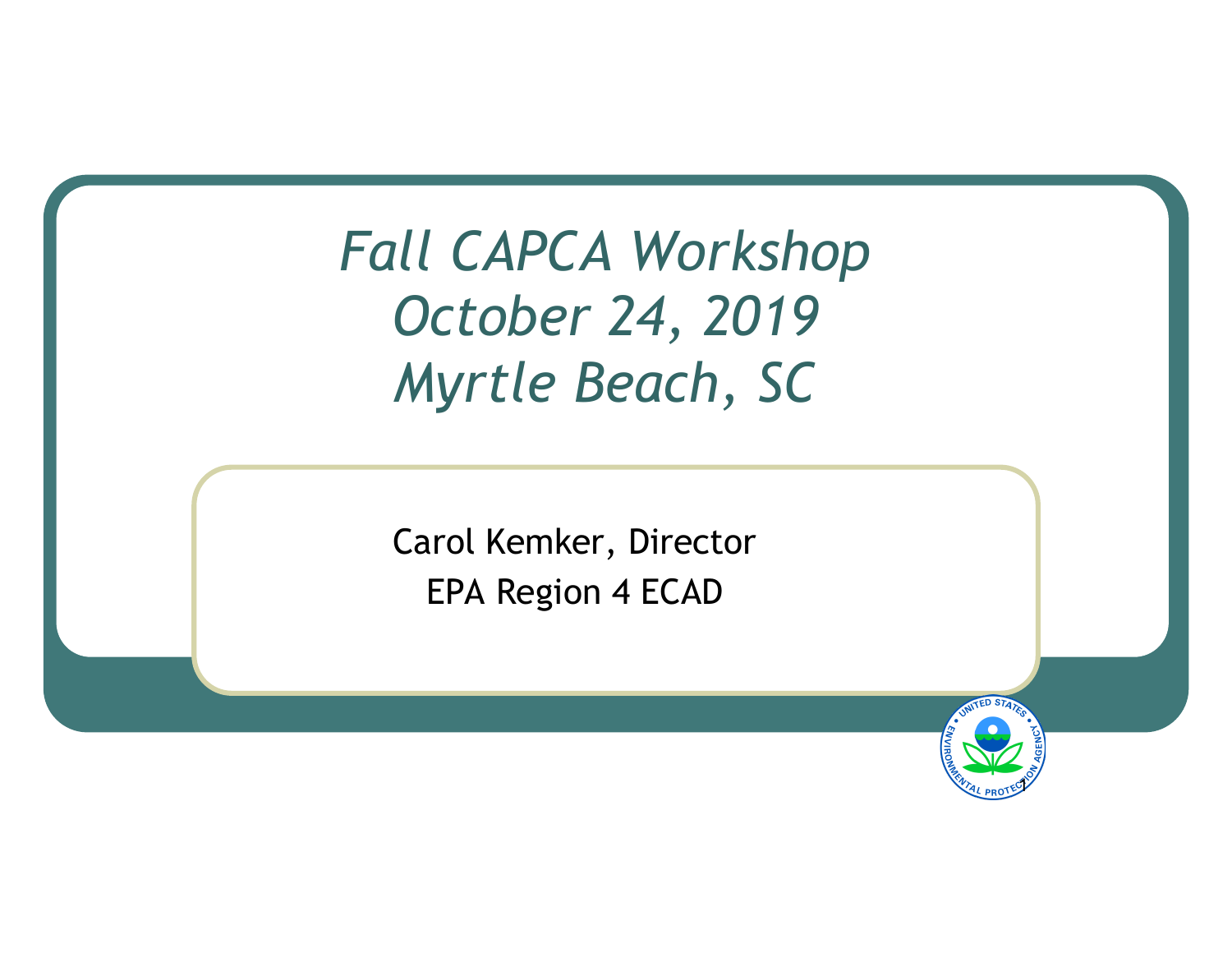# Overview of Presentation

- **FY19 Accomplishments**
- **National Compliance Initiatives** and FY20 Activities
- **Enhancing Effective** Partnerships Between EPA and the States in Civil and Compliance Assurance Work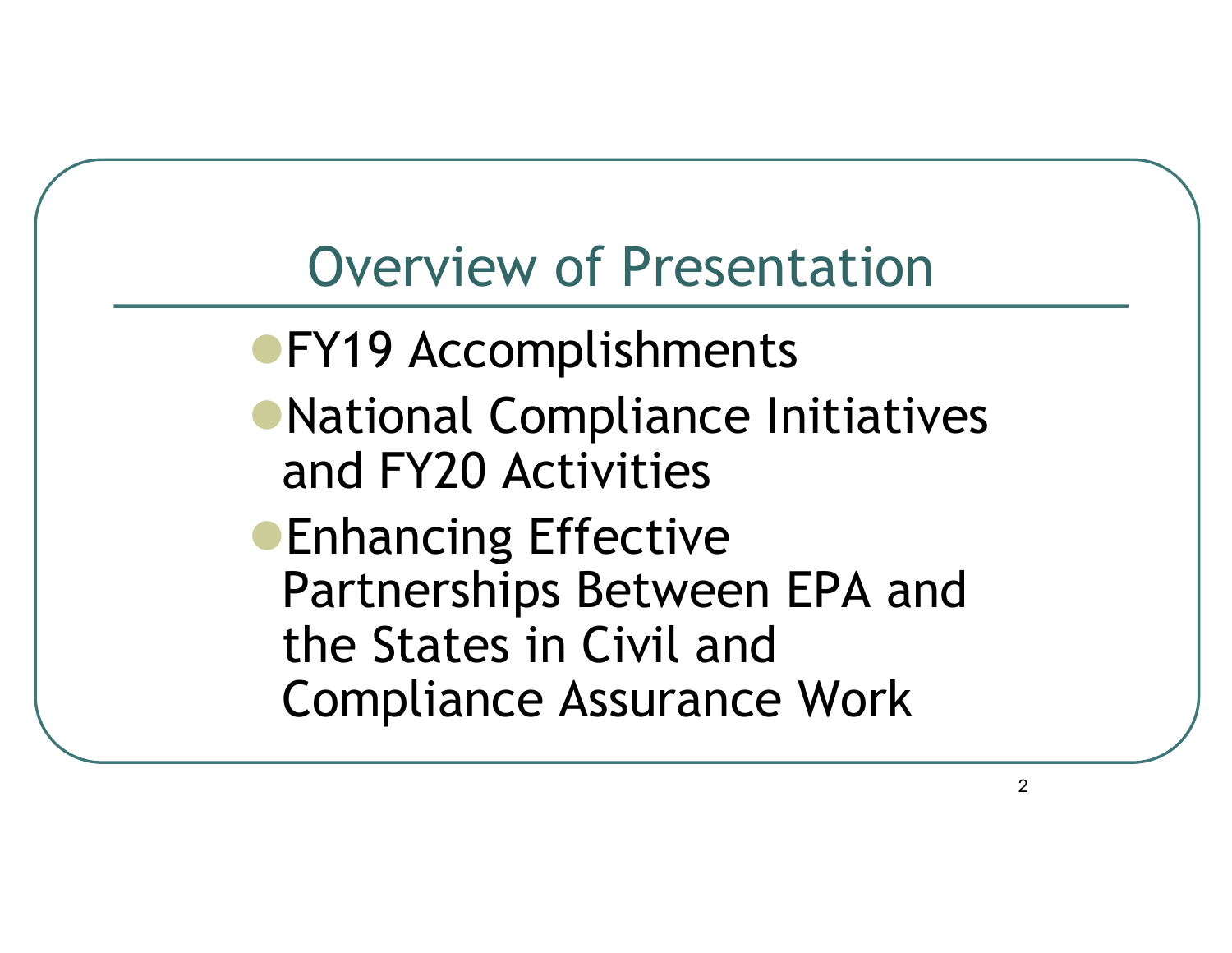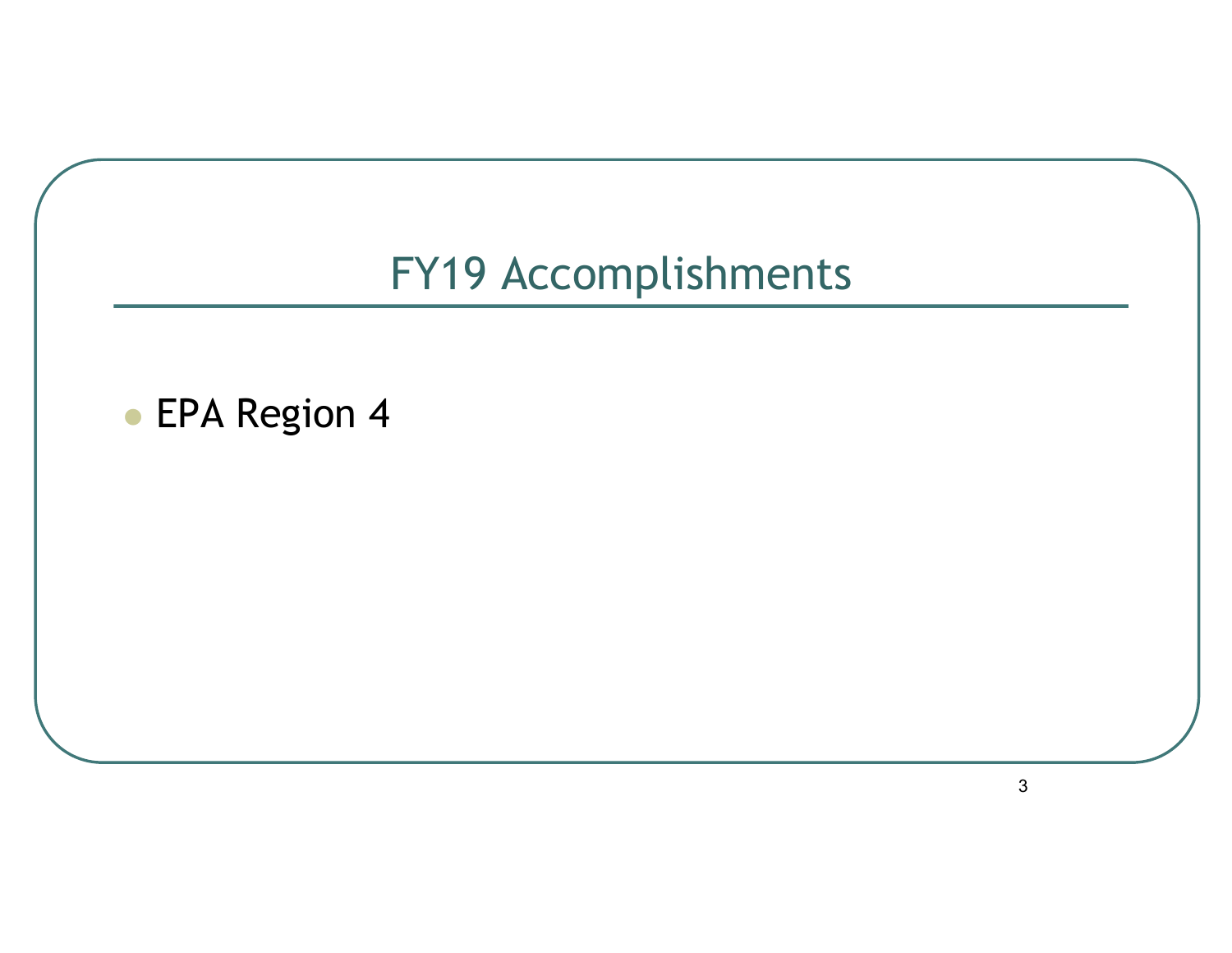# FY19 Enforcement Summary

- 1,097 Inspections
- Filed 6 Judicial Settlements
- **Referred 10 Cases to DOJ for Judicial Action**
- **Improved Timeliness of Inspection Reports**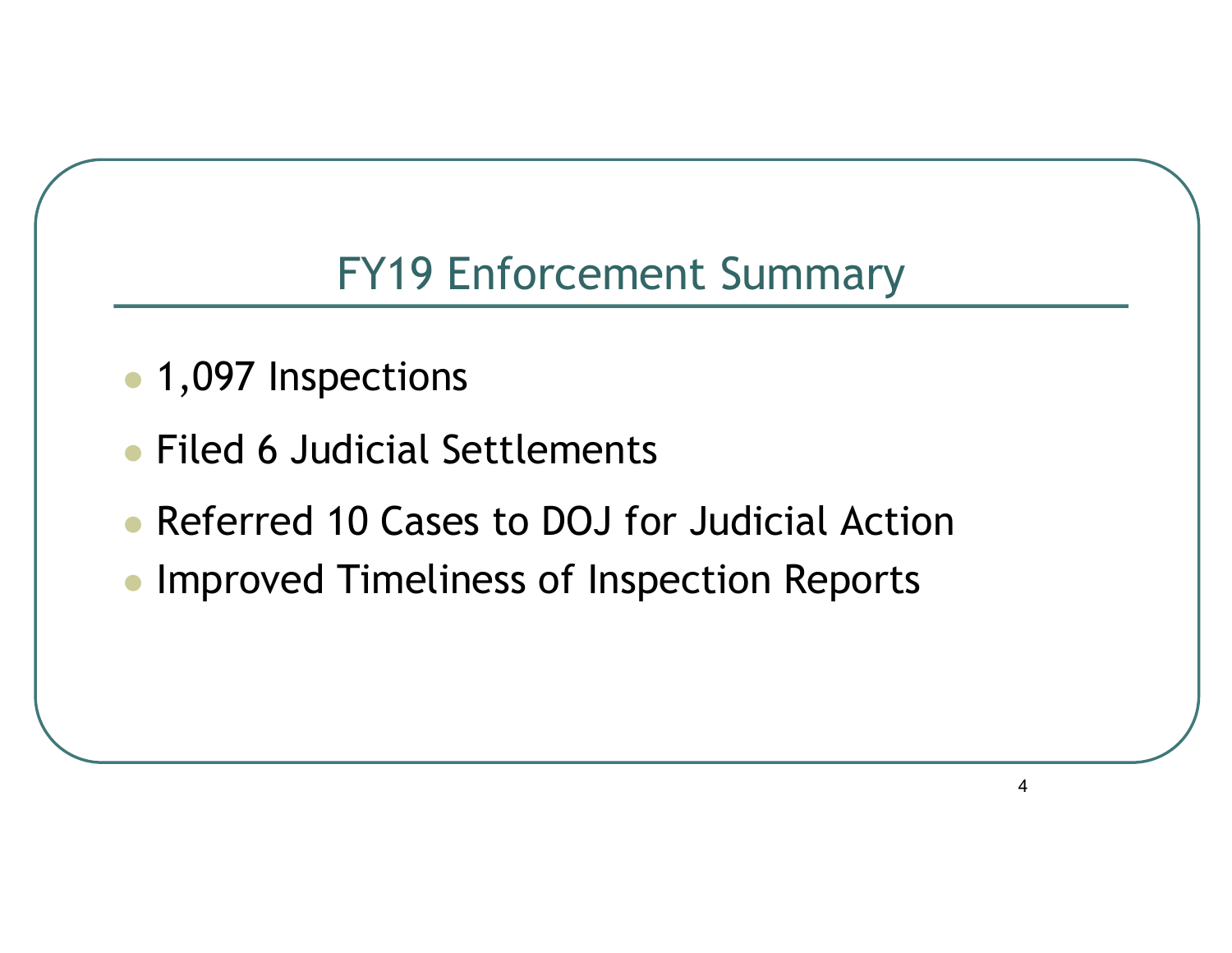# Improved Timeliness of Inspection Reports

- Used EPA Lean Management System to reduce time to deliver inspection report to inspected facilities
- Meeting Agency goal of delivering report 75% of the time within 70 days

<sup>l</sup> Im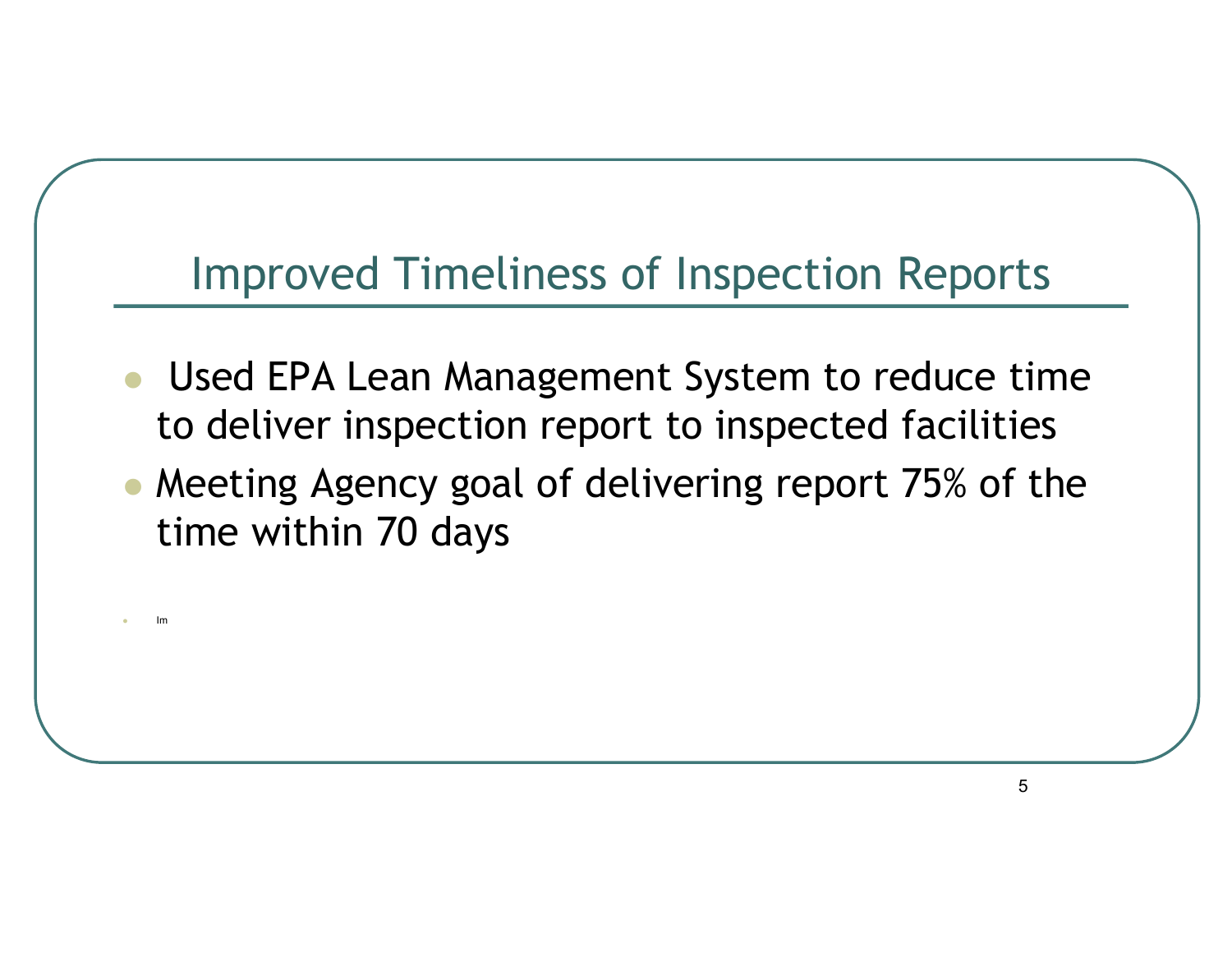## Air Enforcement Branch Programs

- **CAA Stationary Sources**
- <sup>l</sup> CAA Mobile Sources
- Risk Management Program (RMP) / General Duty Clause (GDC)
- **EPCRA & CERCLA § 103**
- **CAA Asbestos NESHAP**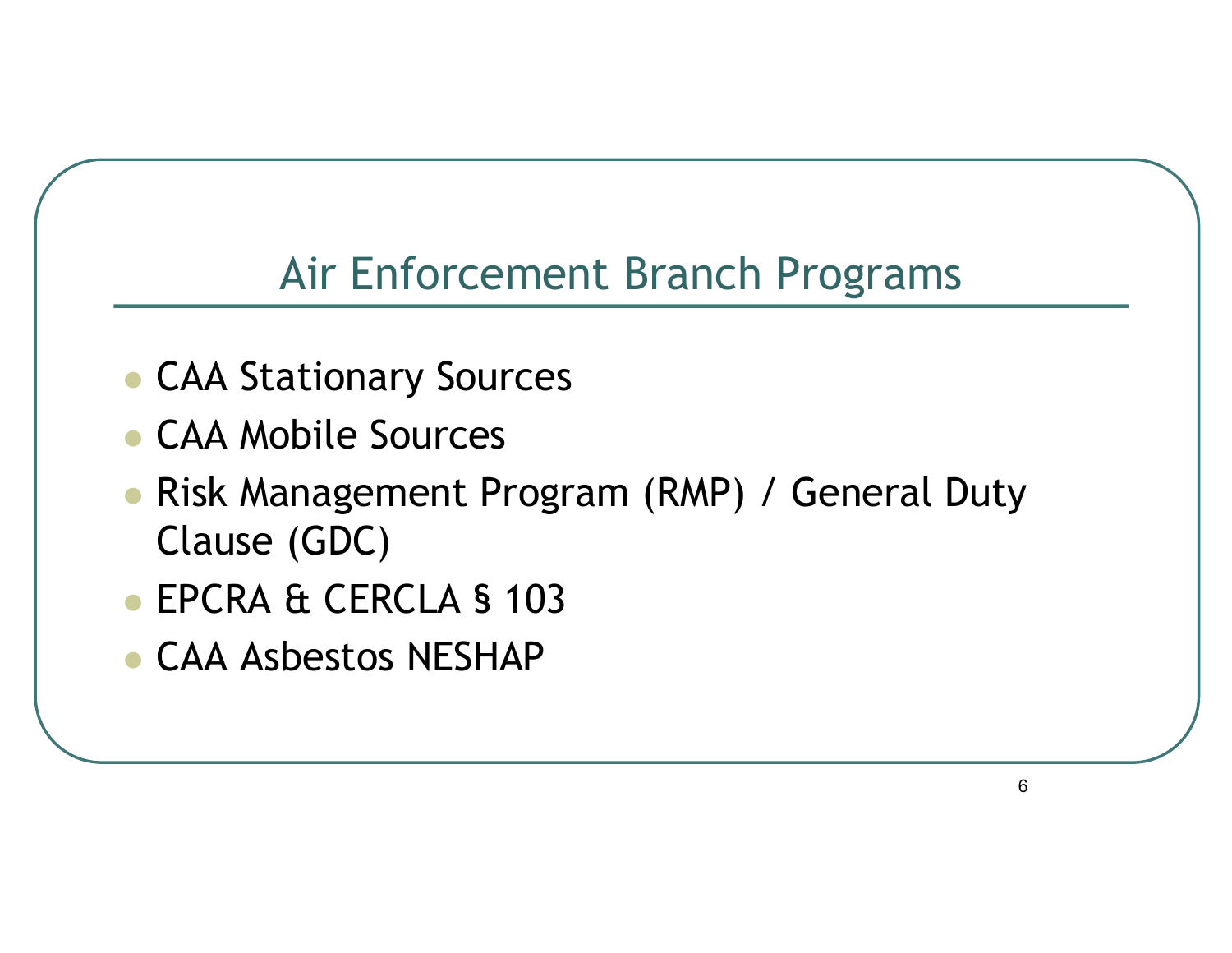## FY19 CAA Stationary Source Enforcement

- 61 Onsite Inspections
- Filed 3 Judicial Settlements
- **Referred 2 Cases to DOJ for Judicial Action** 
	- **Gasoline Distribution**
	- **Energy Extraction**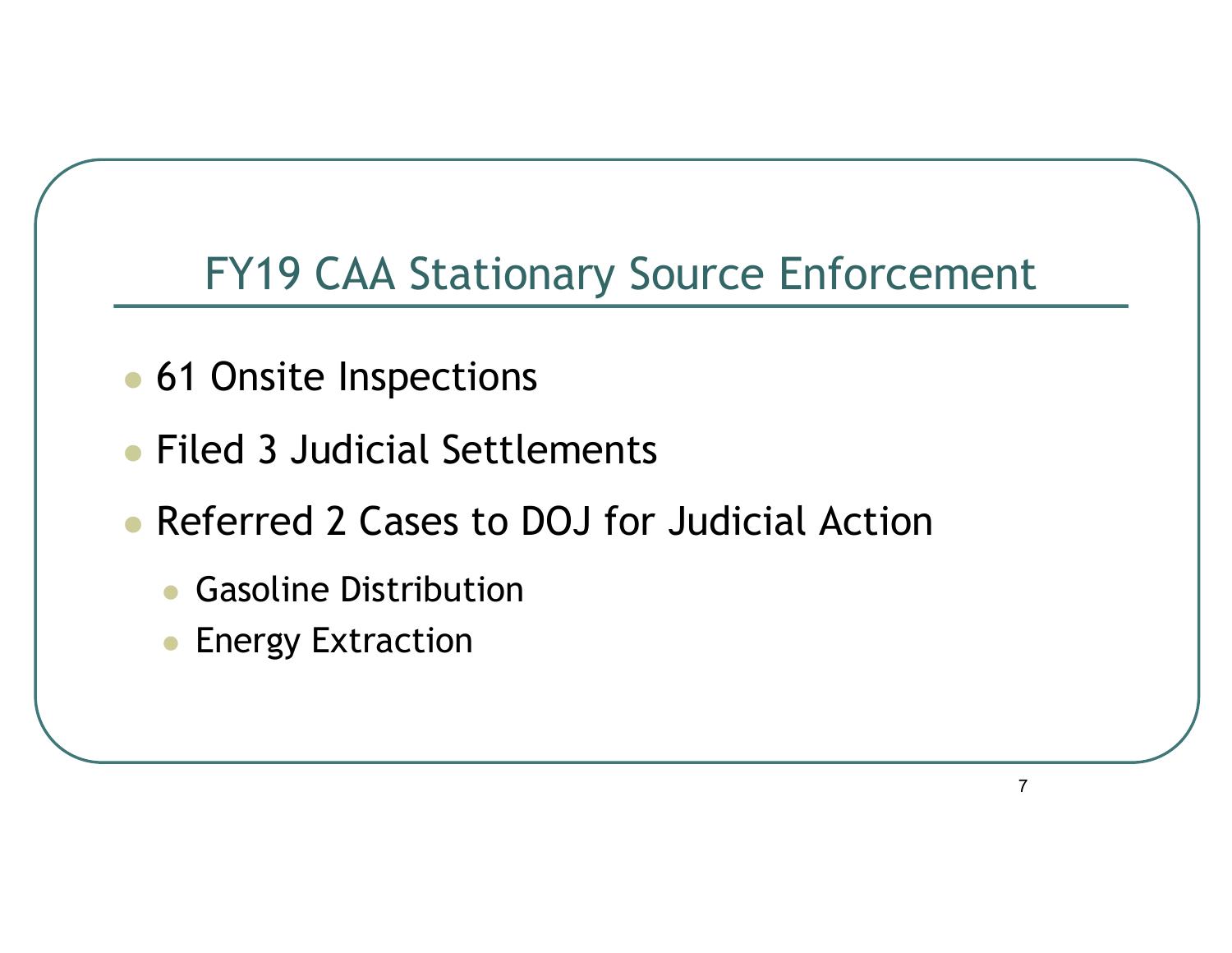FY19 CAA Stationary Source Enforcement – Continued

- **Finalized 1 Administrative Penalty Action** 
	- $\bullet$  \$81,000 in penalties
	- \$5,000 in complying action costs
- **Filed 10 Administrative Compliance Orders**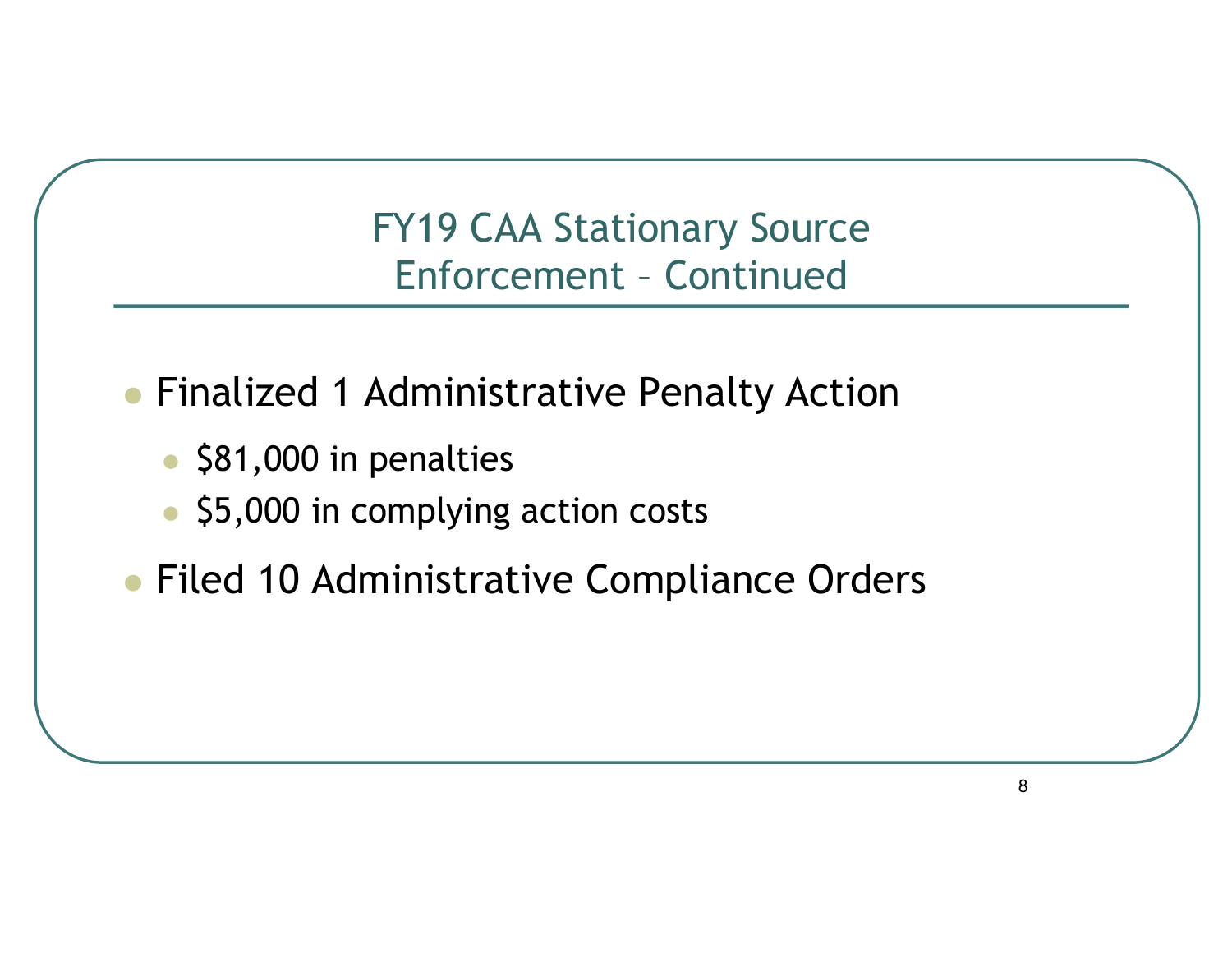#### Natural Gas Processing Case Settlement

- Consent Decree entered on January 8, 2019
- Multi-Region Case involving NSPS violations at 20 gas processing facilities

• Three Region 4 facilities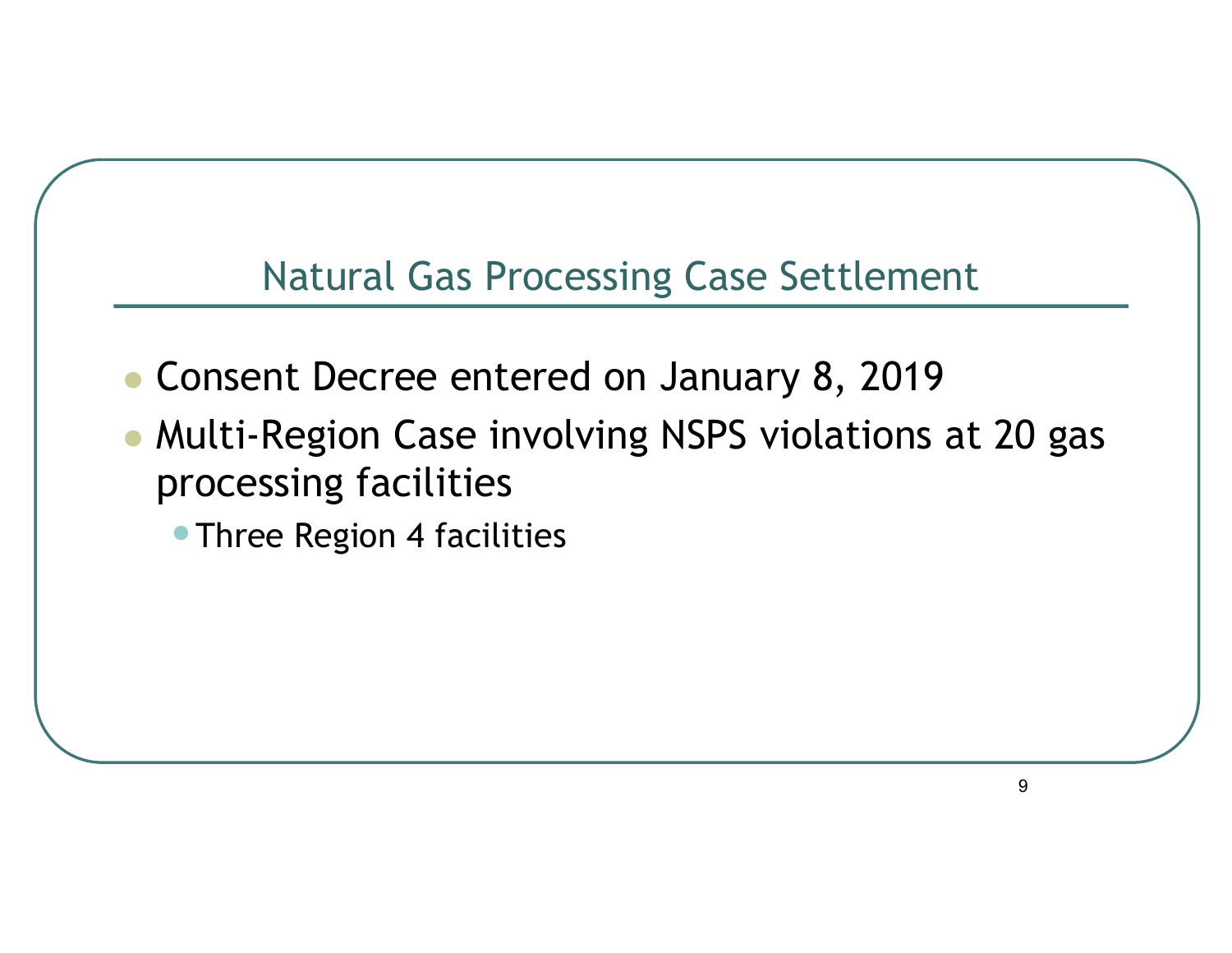# Natural Gas Processing Case Settlement Injunctive Relief

- <sup>l</sup> Comply with NSPS requirements including Subparts OOOO & NNN
- <sup>l</sup> Implement upgraded LDAR Program
- Address VOC emissions from pressure relief valves
- Requirements for emissions monitoring and parametric monitoring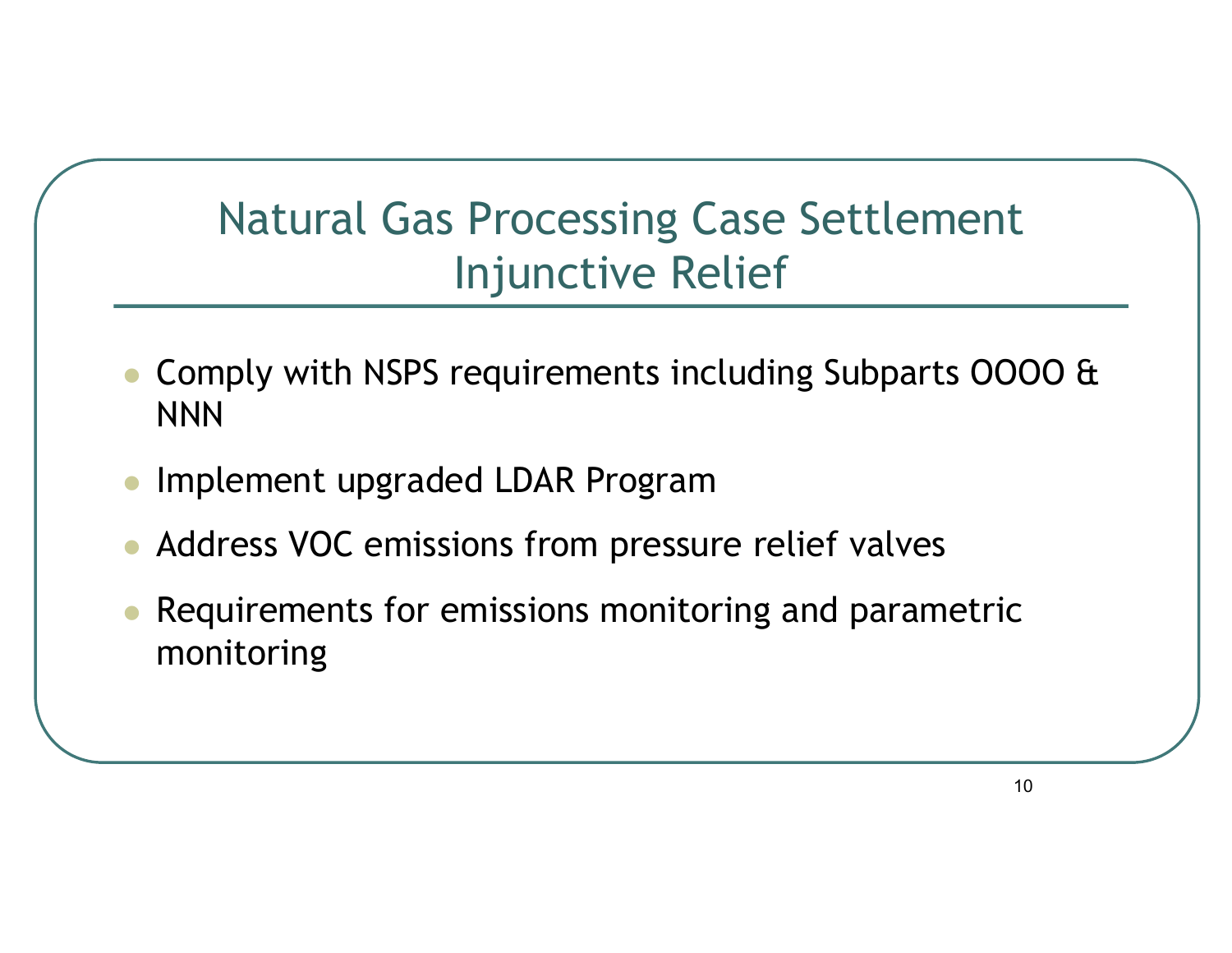## Natural Gas Processing Case Settlement Benefits & Penalties

- Nearly \$3.5 Million in injunctive relief
	- \$197,000 tied to R4 violations
- 1,523 tons per year of VOC emission reductions
- **Total Civil Penalty of \$925,000** 
	- \$154,167 tied to R4 violations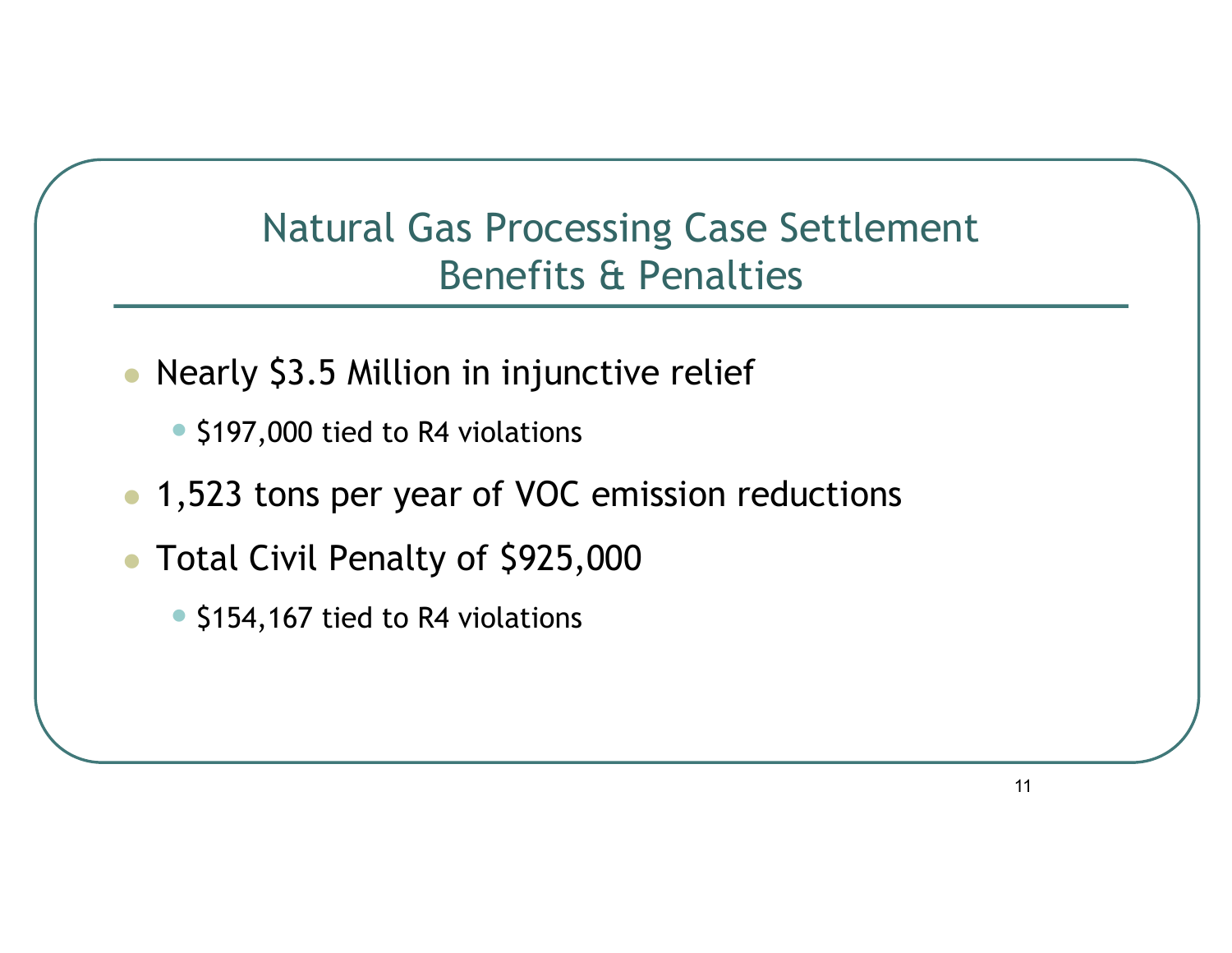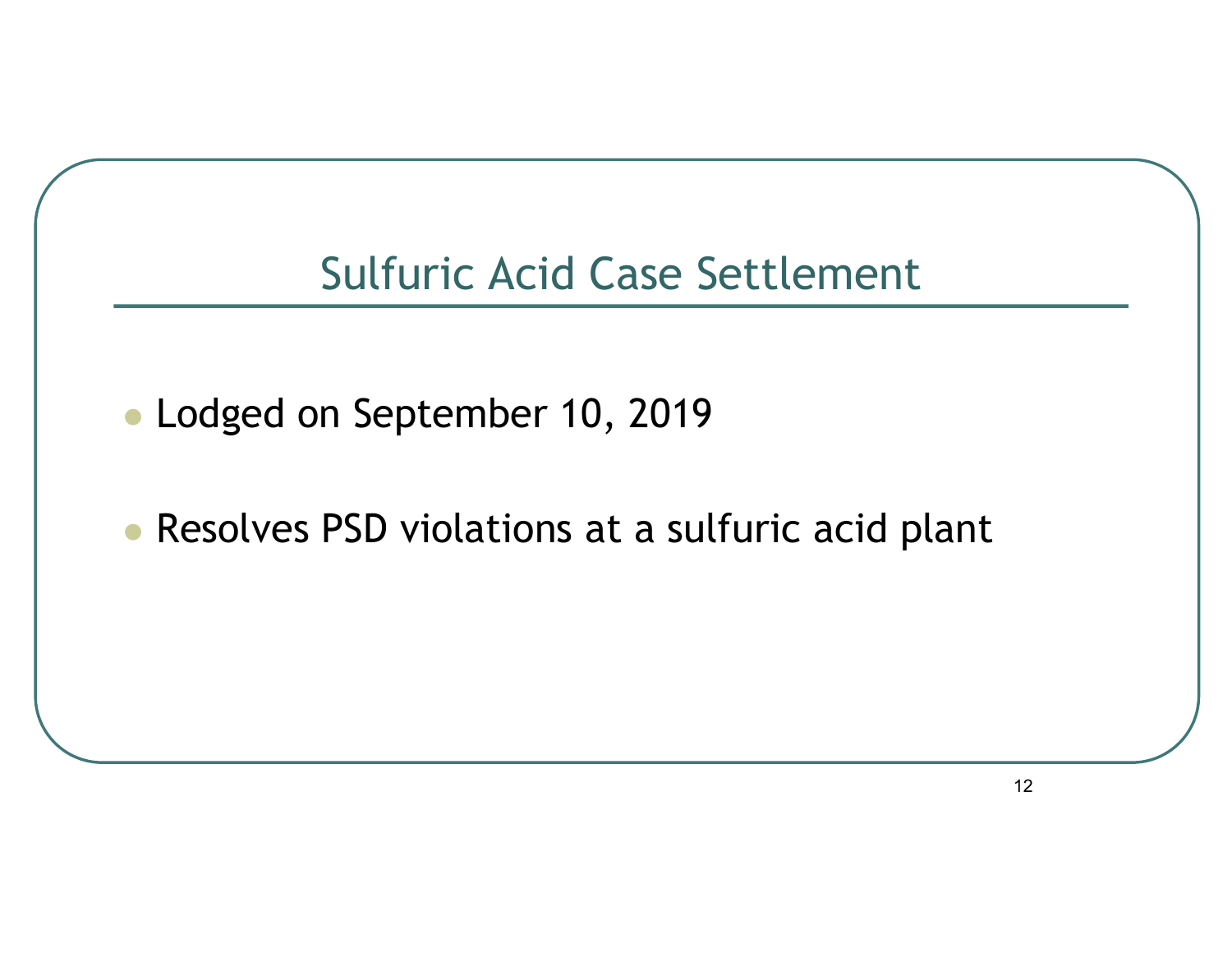## Sulfuric Acid Case Settlement Injunctive Relief

- Install peroxide scrubber and meet BACT-level emission limits for sulfur dioxide  $(SO<sub>2</sub>)$  and sulfuric acid mist (SAM)
	- 2,340 tons per year reduced  $SO<sub>2</sub>$
	- •40 tons per year reduced SAM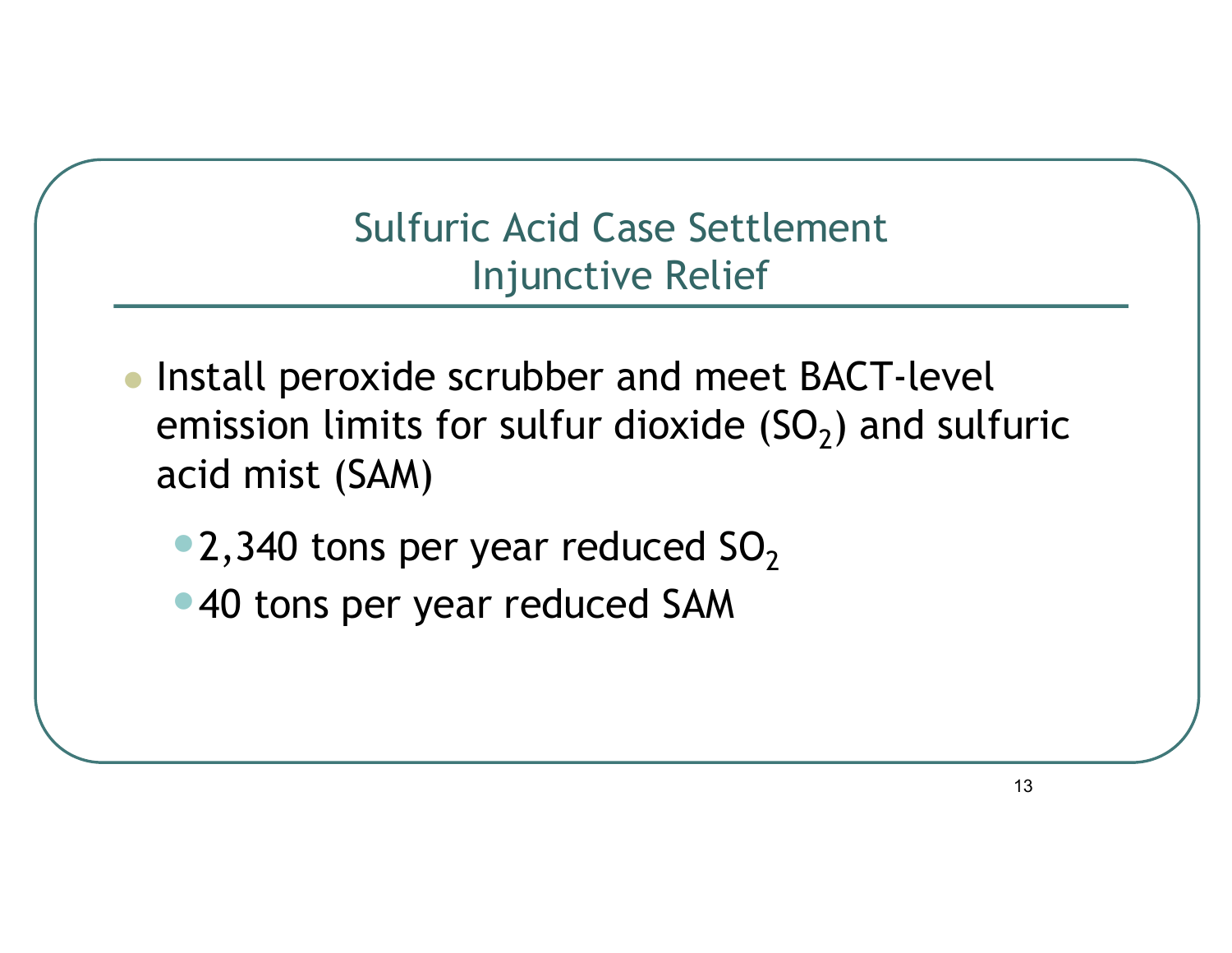# Sulfuric Acid Case Settlement Penalty/Mitigation

- Civil penalties totaling \$300,000
- Mitigation project valued at \$150,000
	- •Upgrade of engine at the Port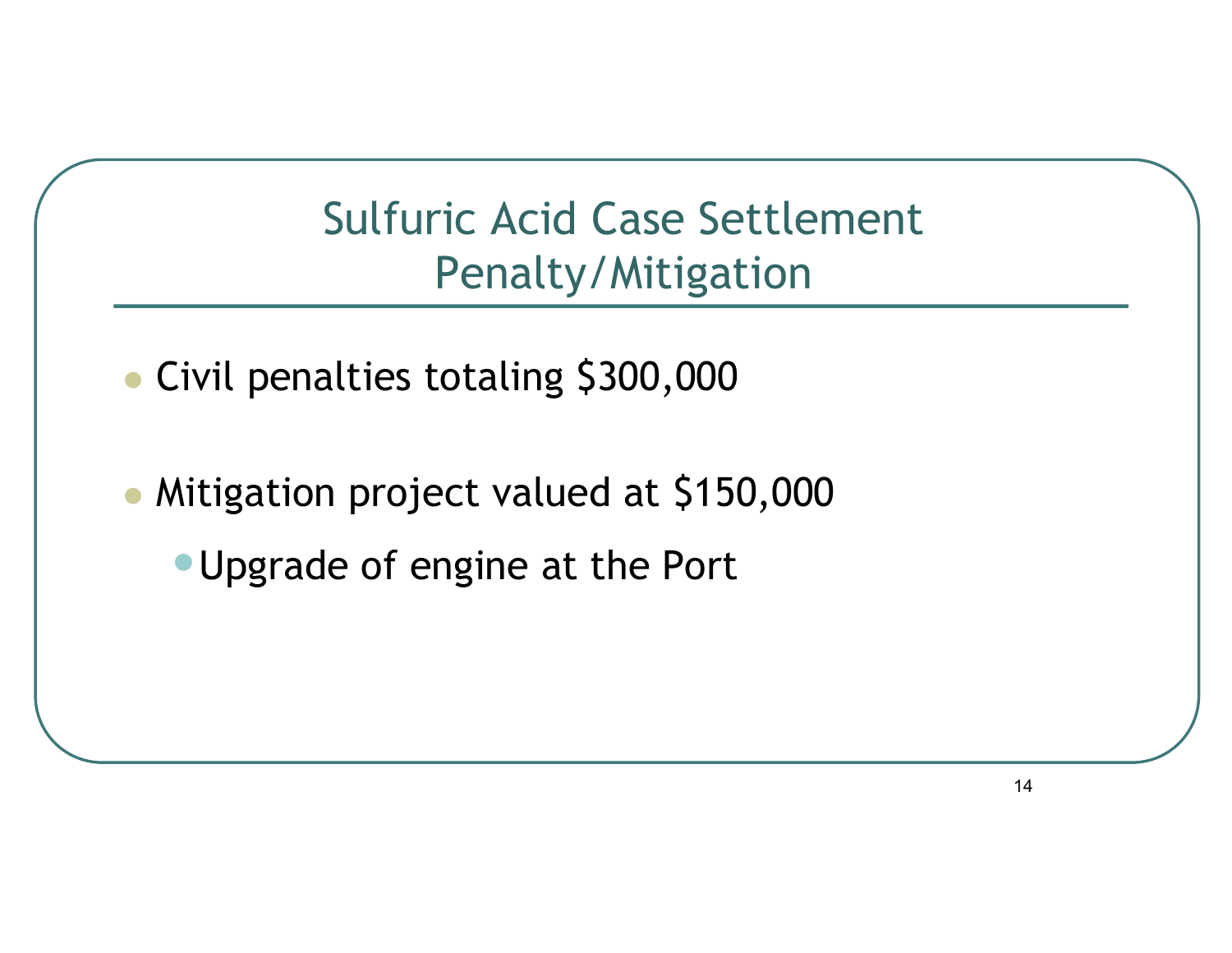## FY19 CAA Mobile Source Enforcement

- 17 Inspections for Illegal Engine Imports
	- •Ports of Savanah & Jacksonville
- 4 Defeat Device Inspections
- <sup>l</sup> Finalized 2 Administrative Settlements
	- \$25,289 in penalties
	- \$129,871 in complying action costs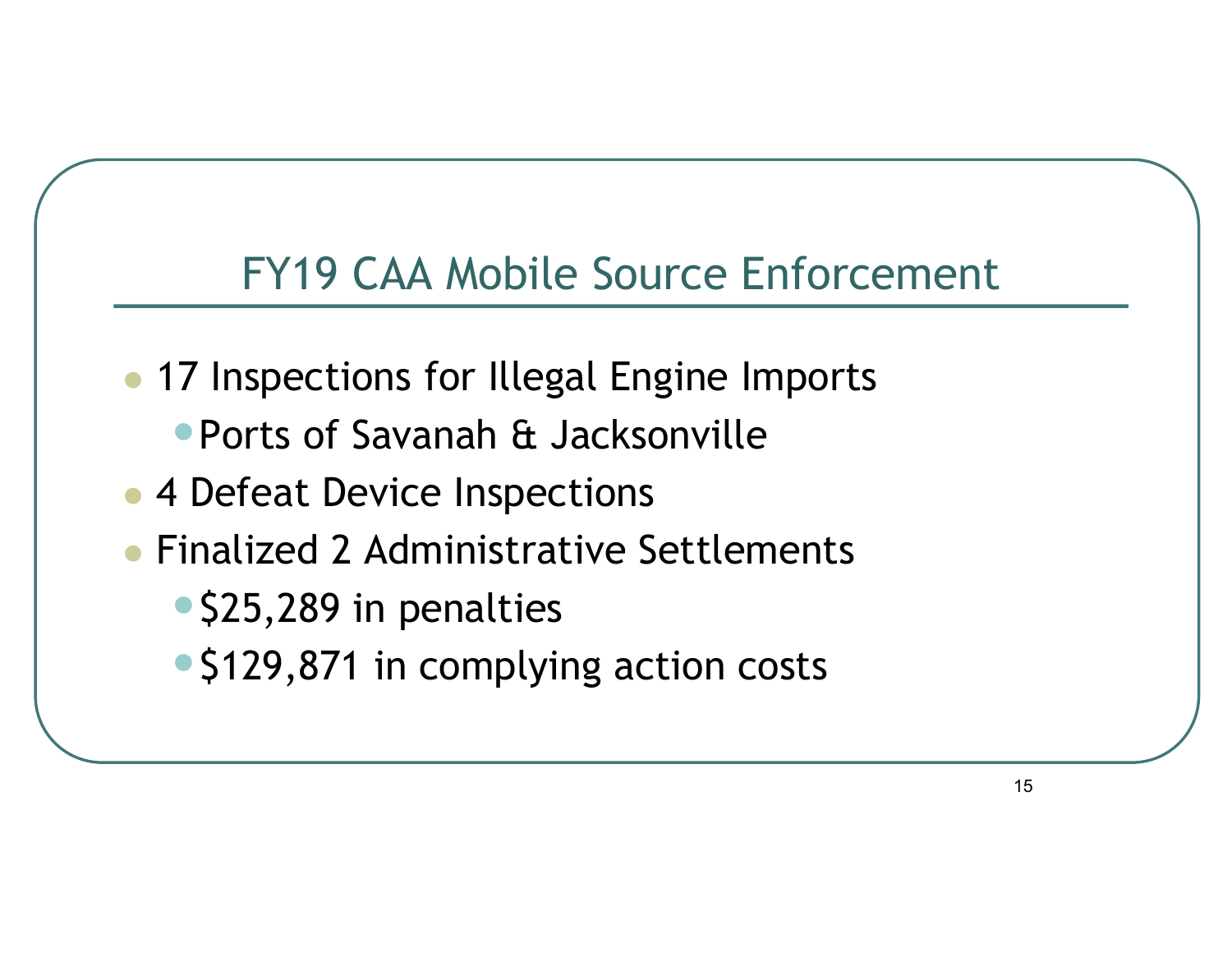# CAA 112(r) Risk Management Program (RMP)

- 24 RMP Inspections
- Finalized 17 Administrative Settlements for RMP
	- \$230,325 in penalties
	- \$442,700 in complying action costs
	- 6 SEPs valued at \$486,887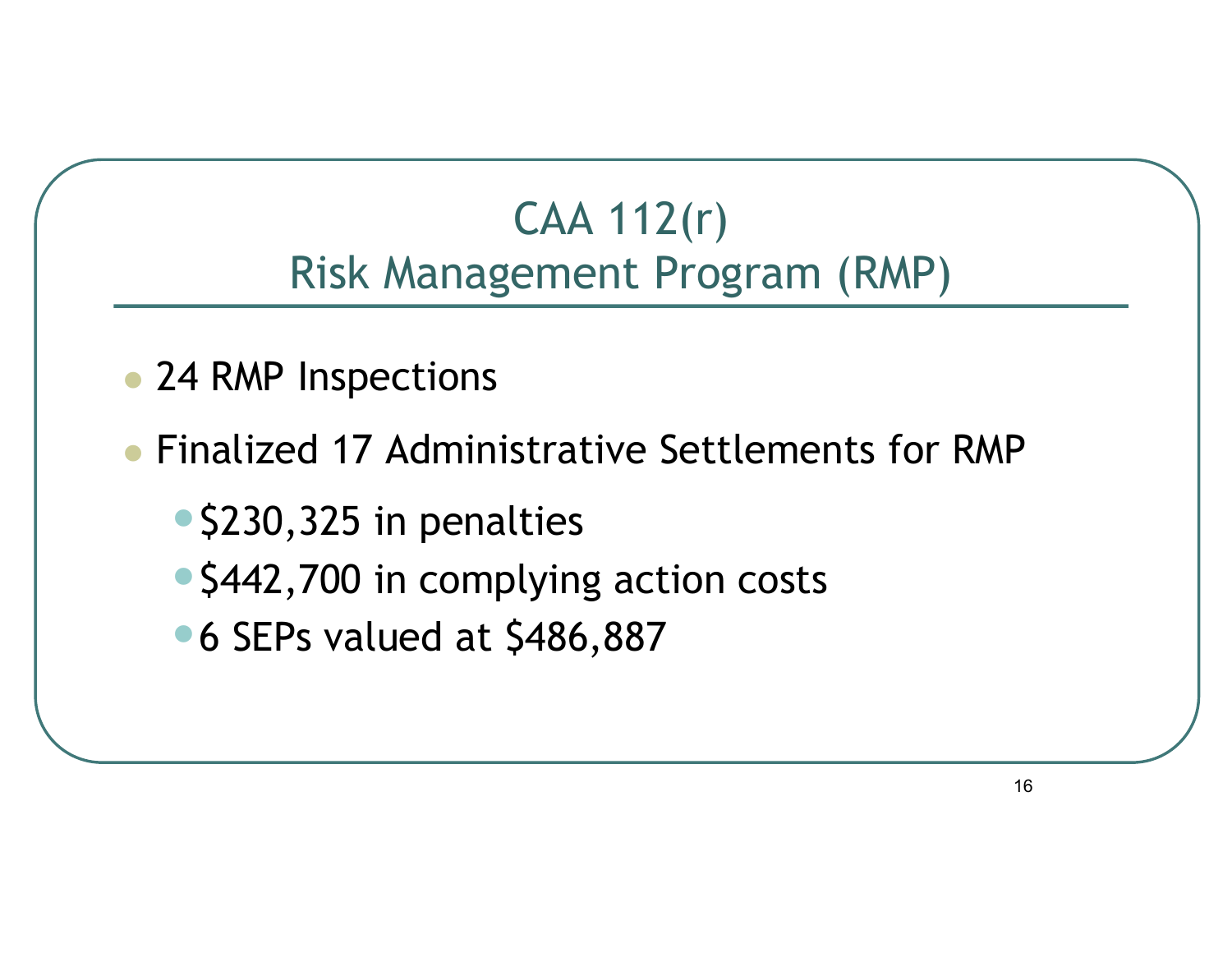## CAA 112(r) General Duty Clause (GDC)

- 5 GDC Inspections
- **Finalized 1 Administrative Settlement for GDC** 
	- \$90,693 in penalties
	- \$10,100 in complying action costs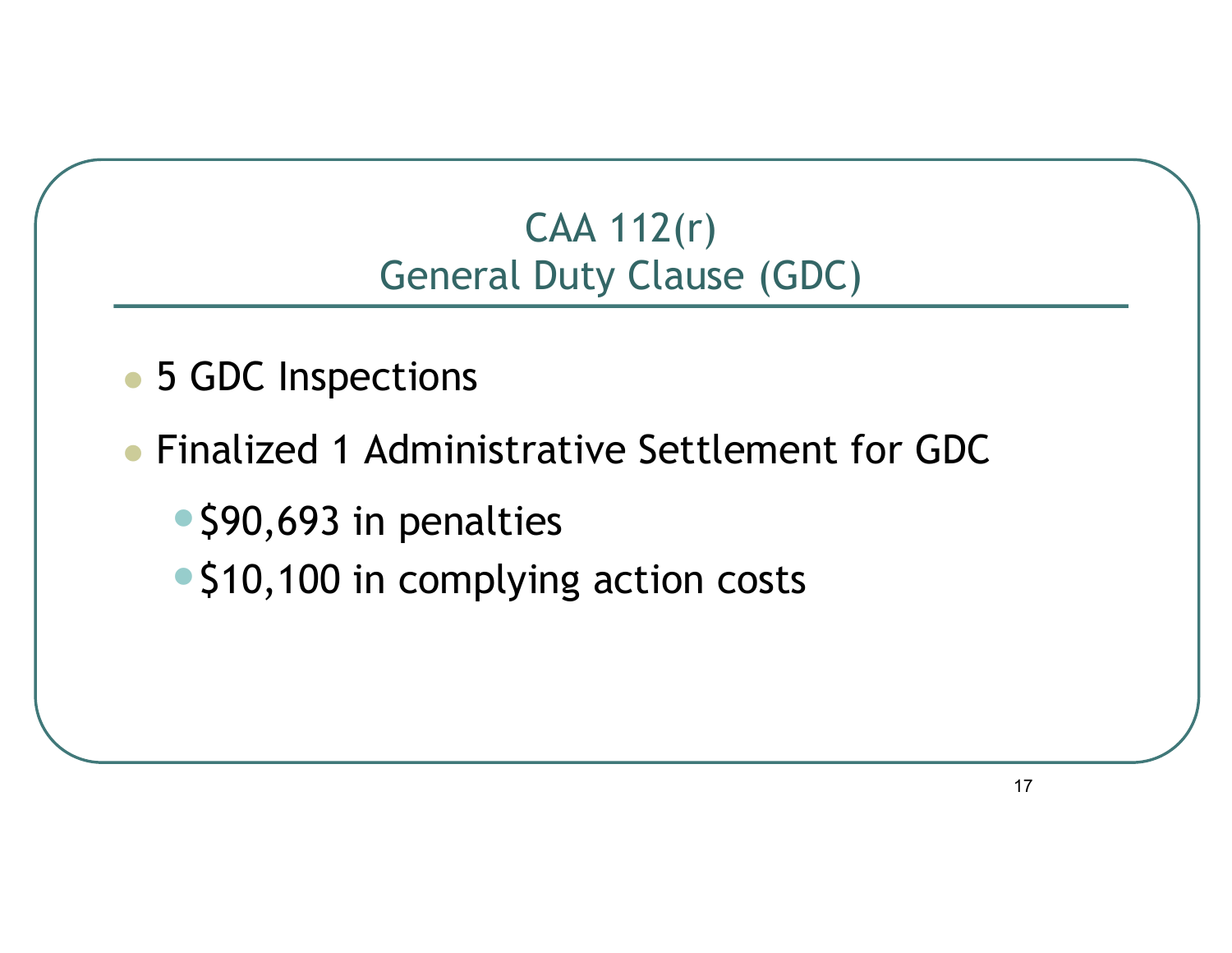## EPCRA/CERCLA Enforcement

- 71 EPCRA Non-§ 313 Inspections
- 50 EPCRA § 313 Inspections
- **Finalized 23 Administrative Settlements** 
	- \$616,697 in penalties
	- \$5,200 in complying action costs
	- 5 SEPs valued at \$221,775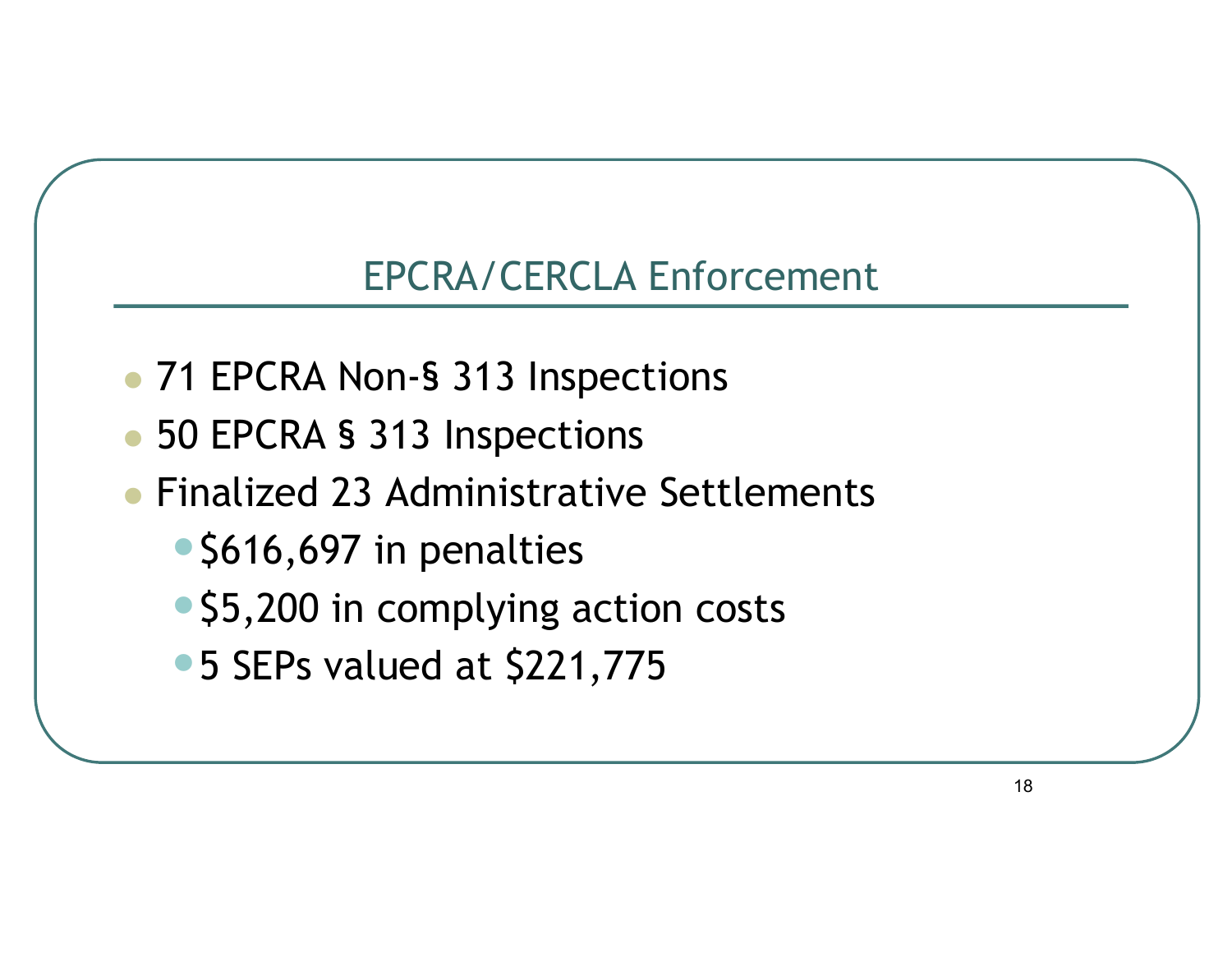# National Compliance Initiatives and Fiscal Year 20 Activities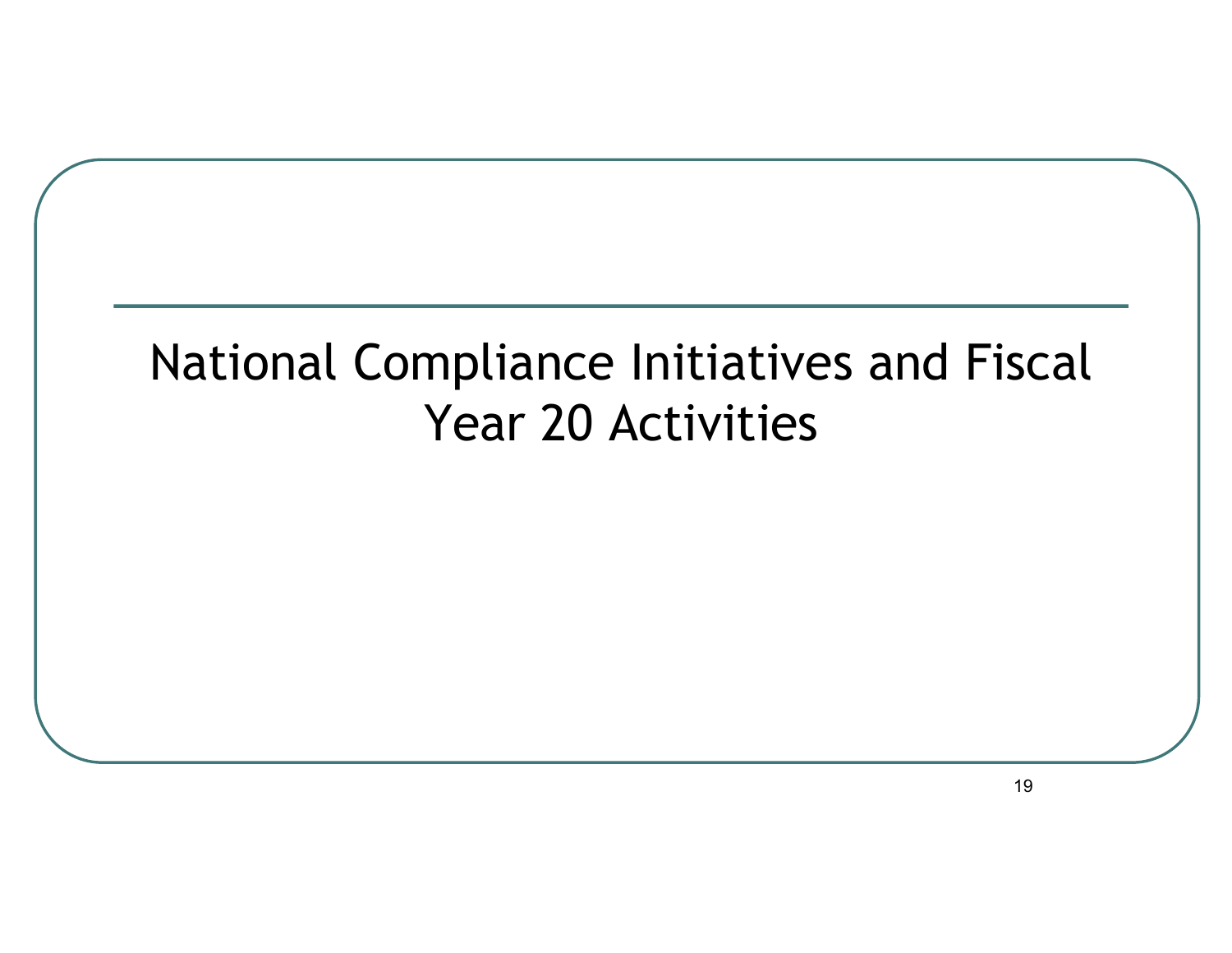# National Compliance Initiatives

**• EPA selects National Compliance Initiatives (NCIs) to** focus enforcement and compliance resources on the most serious environmental violations by developing and implementing national program priorities

• NCIs are in addition to EPA's core enforcement work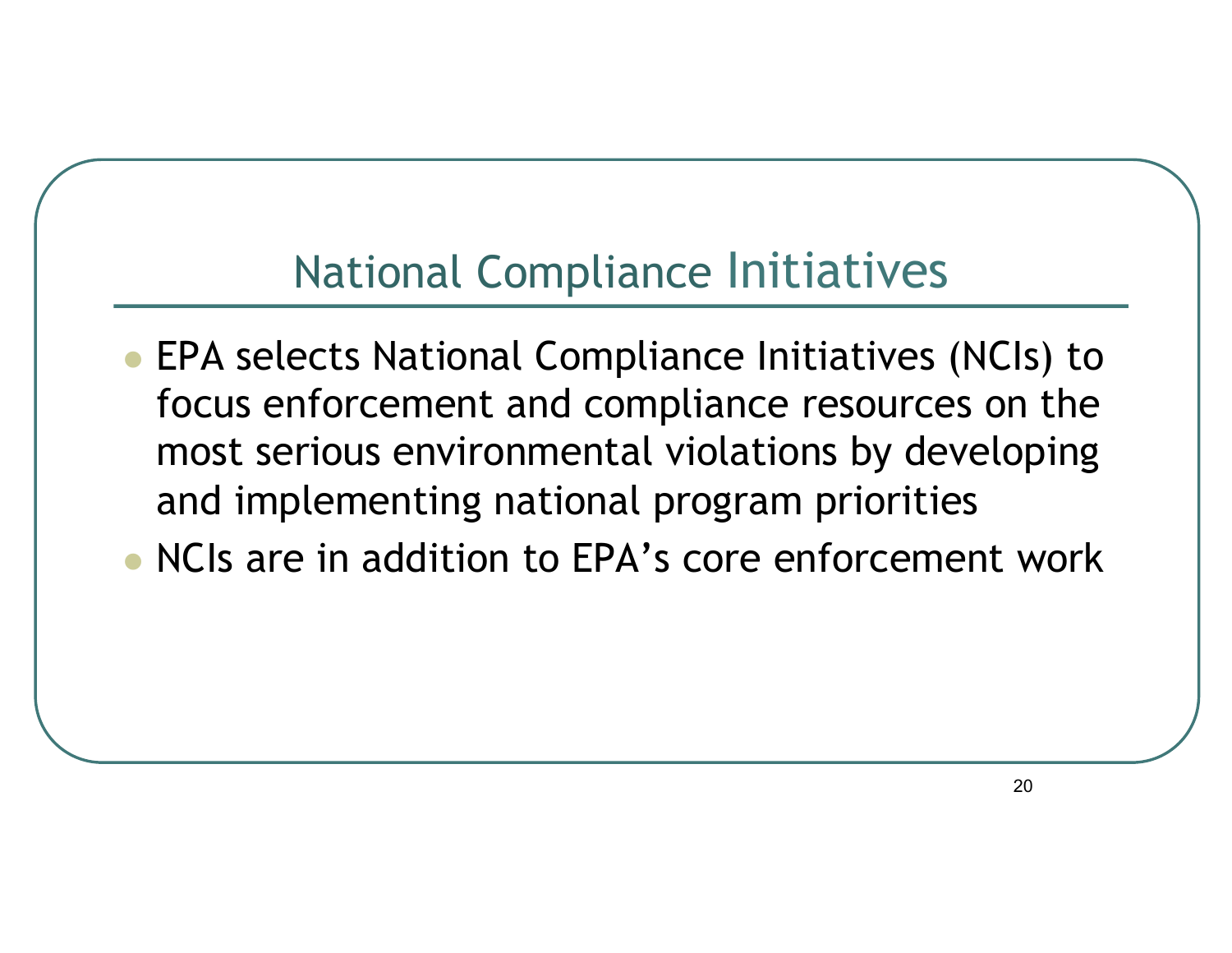# FY 2020 – 2023 NCIs

- **For the Fiscal Year 2020 2023 cycle, EPA has selected seven priority areas, six of which are National Compliance Initiatives**
- **c** The NCIs are:
	- **Creating Cleaner Air for Communities by Reducing Excess Emissions of Harmful Pollutants from Stationary Sources**
	- Reducing Hazardous Air Emissions from Hazardous Waste Facilities
	- **Stopping Aftermarket Defeat Devices for Vehicles and Engines**
	- Reducing Significant Noncompliance with National Pollutant Discharge Elimination System Permits
	- Reducing Noncompliance with Drinking Water Standards at Community Water Systems
	- **Reducing Risks of Accidental Releases at Industrial and Chemical Facilities**
- <sup>l</sup> **Reducing lead exposure is a high priority; enforcement will play a part in the Agency-wide lead initiative**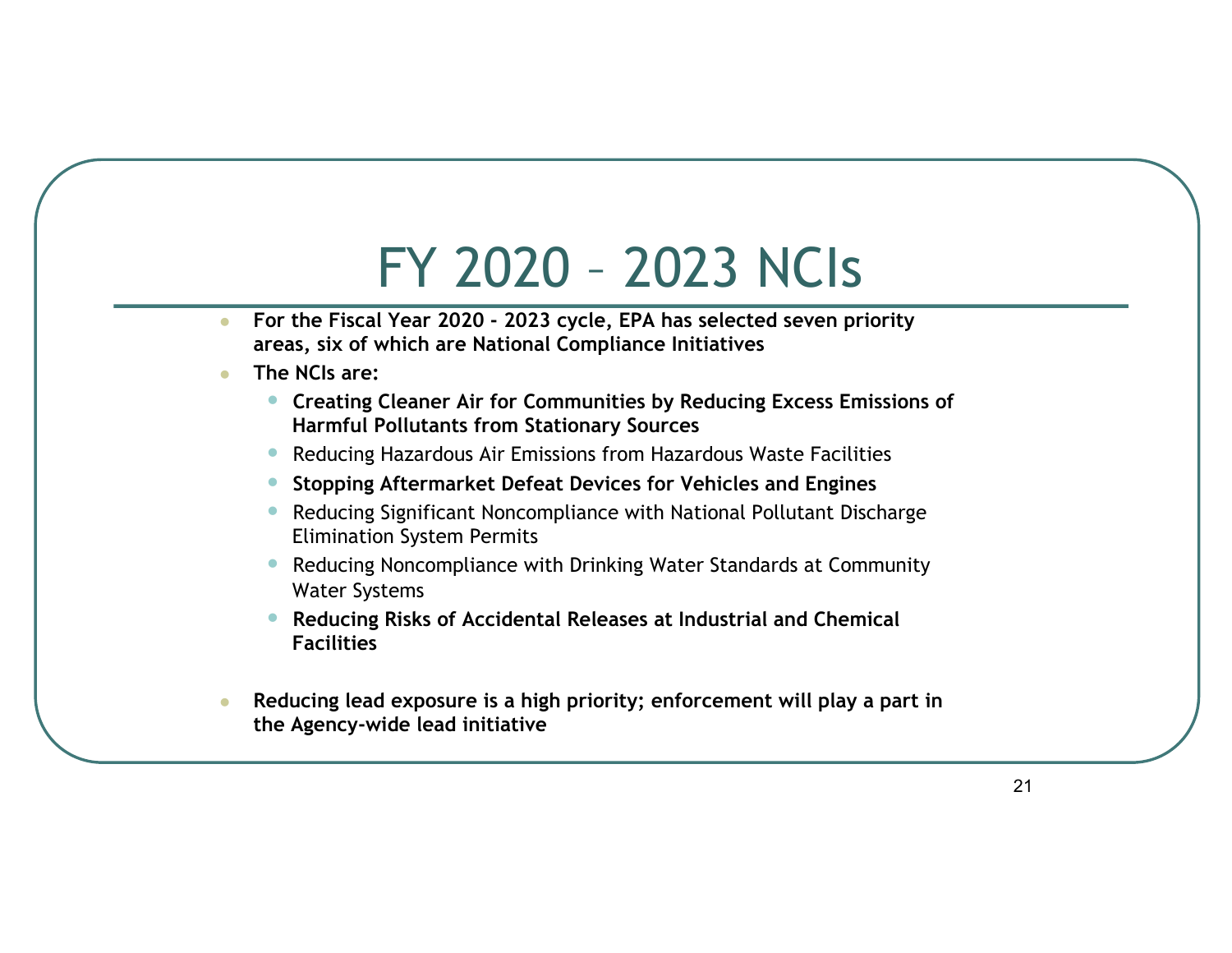#### Creating Cleaner Air for Communities by Reducing Excess Emissions of Harmful Pollutants from Stationary Sources

- Reduce emissions of both volatile organic compounds (VOCs) and hazardous air pollutants (HAPs)
- l VOCs: focus on significant sources of VOCs that have a substantial impact on air quality and
	- •(1) may adversely affect an area's attainment of National Ambient Air Quality Standards (NAAQS), or
	- (2) may adversely affect vulnerable populations
- HAPs: focus on sources that have a significant impact on air quality and health in communities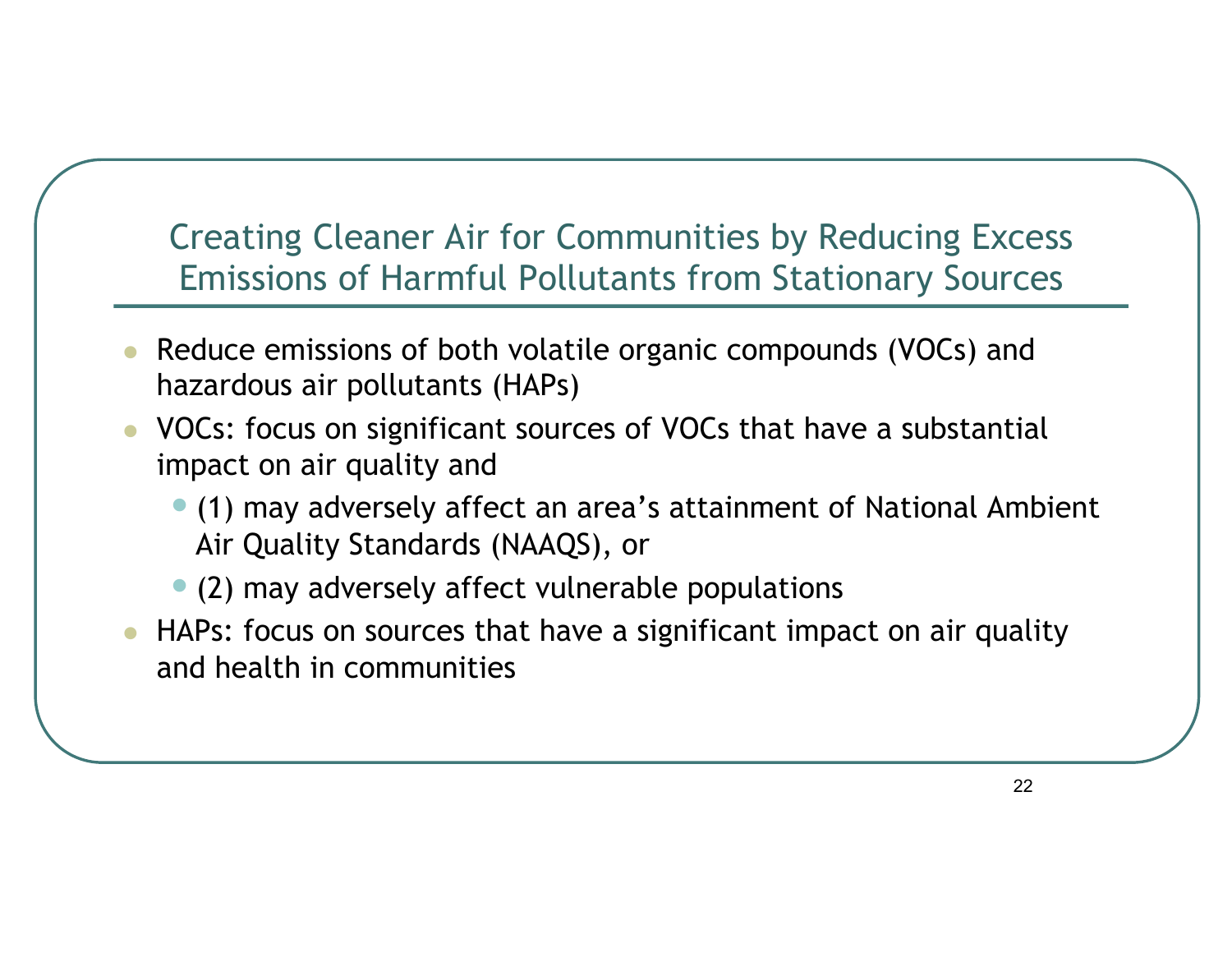# Stopping Aftermarket Defeat Devices for Vehicles and Engines

- l Numerous companies and individuals have manufactured and sold hardware and software specifically designed to defeat required emissions controls in violation of the CAA
- <sup>l</sup> Illegally-modified vehicles and engines contribute substantial excess pollution that harms public health and impedes efforts by the EPA, tribes, states, and local agencies to plan for and attain air quality standards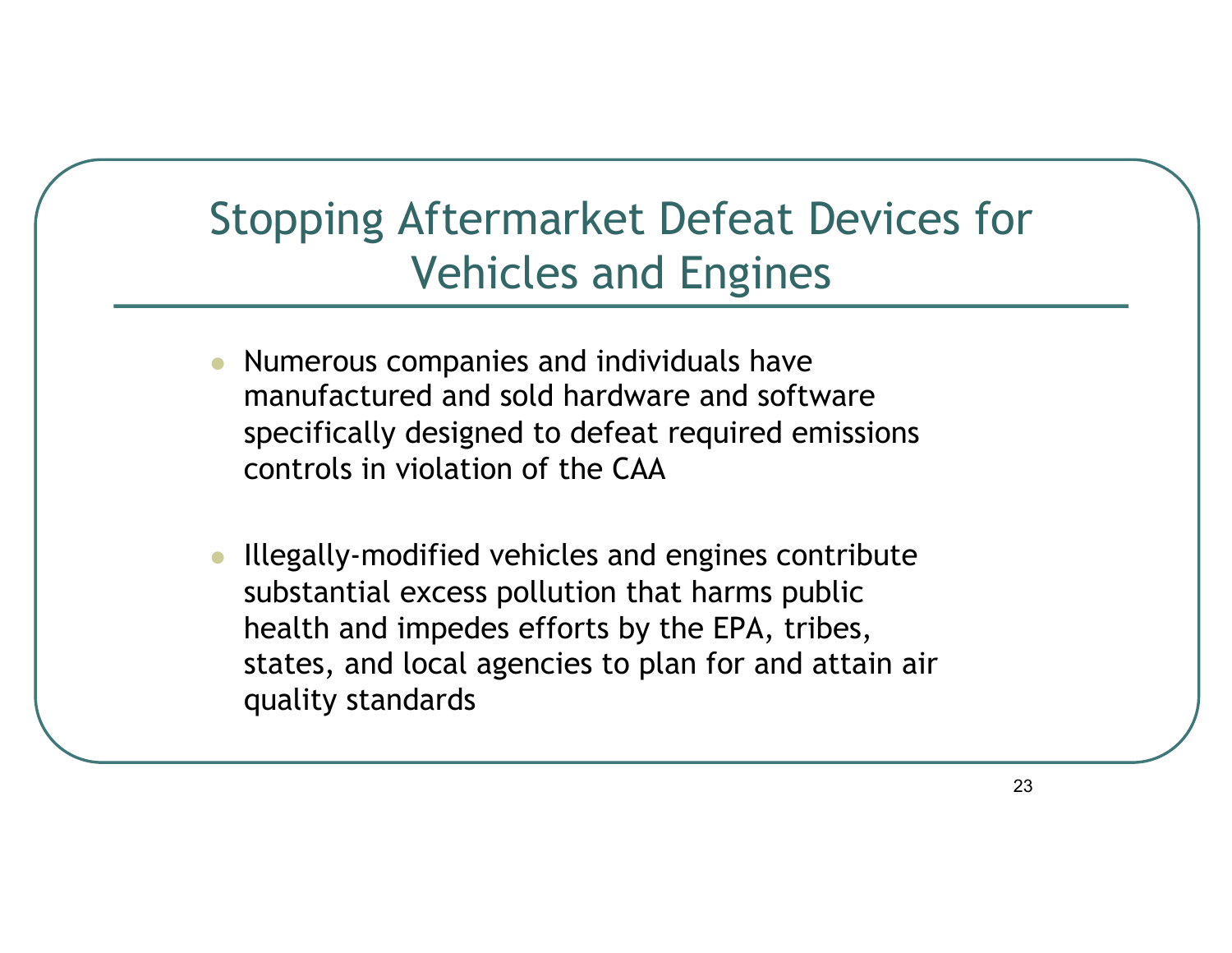# What is an Aftermarket Defeat Device?

- Simple Definition: Anything installed on a motor vehicle, after it is introduced into commerce, which disables one or more of the vehicle's emission control features.
- Emission Controls: Catalytic Converter, Diesel Exhaust Fluid, Diesel Oxidation Catalyst, Diesel Particulate Filter, Electronic Control Module, Exhaust Gas Recirculation, NOx Adsorption Catalyst, Onboard Diagnostic Device, Selective Catalytic Reduction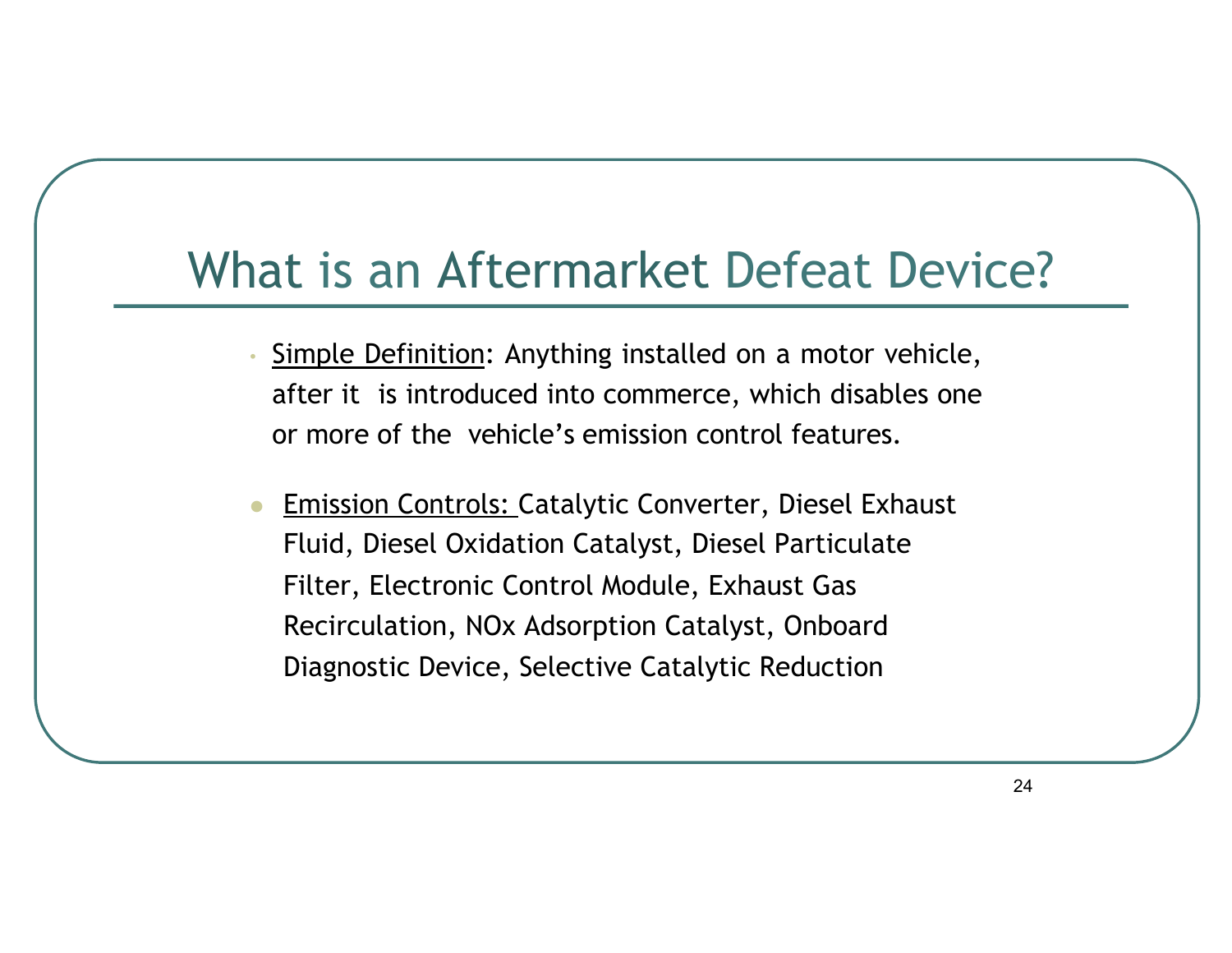# Aftermarket Defeat Device

- Two broad categories:
	- 1.Hardware
		- •Example: "straight pipe" exhaust
	- 2.Software
		- •Example: "tune" that changes the engine's operating parameters
- Both hardware and software are used together frequently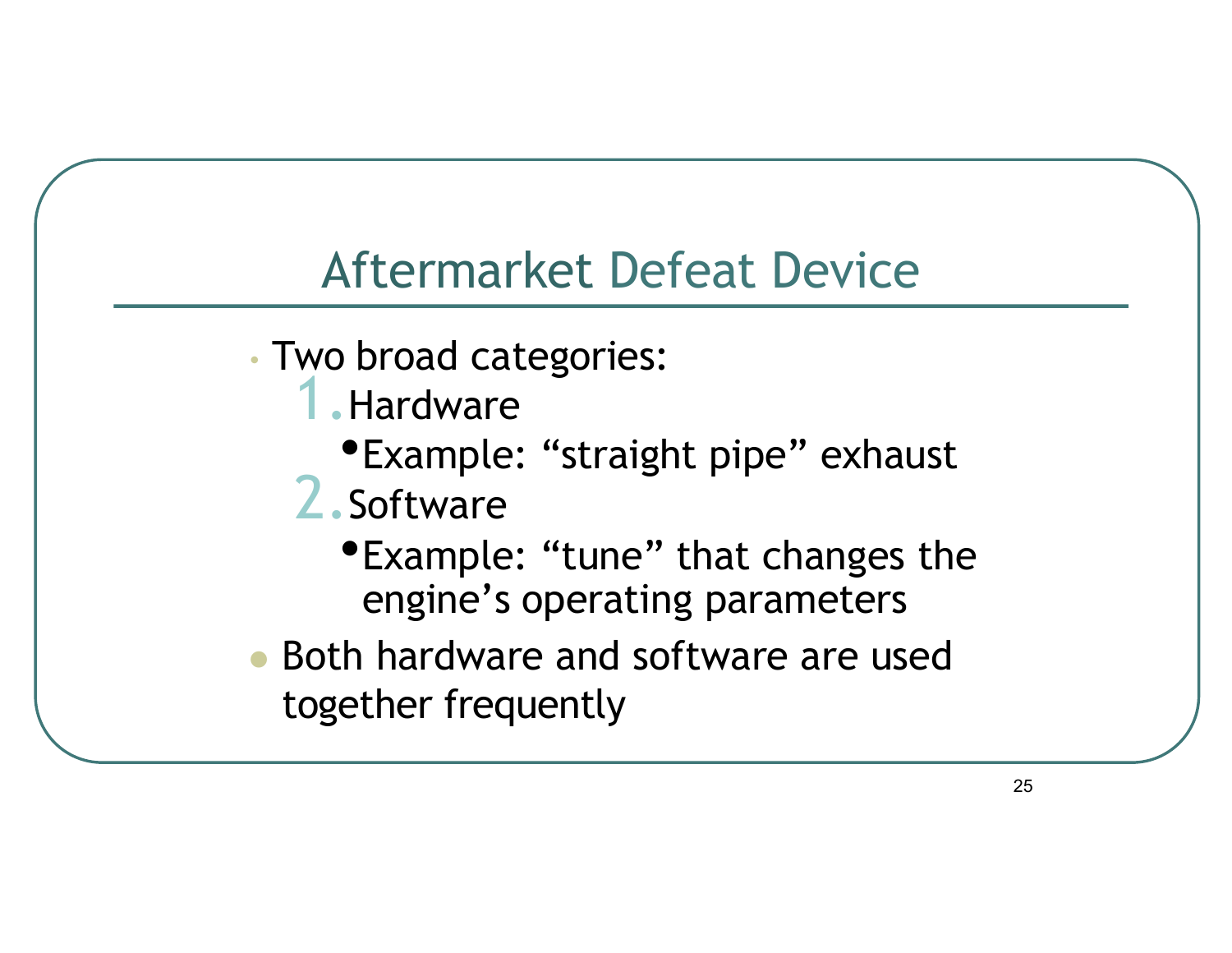## Reducing Risks of Accidental Releases at Industrial and Chemical Facilities

- Goal: reduce the risk to human health and the environment by decreasing the likelihood of chemical accidents at CAA § 112(r) regulated facilities
- l Thousands of facilities nationwide, many of which are in environmental justice communities, make, use, and store extremely hazardous substances
- $\bullet$  112(r) General Duty Clause applies to all stationary sources with regulated substances or other extremely hazardous substances, regardless of the quantity of chemical involved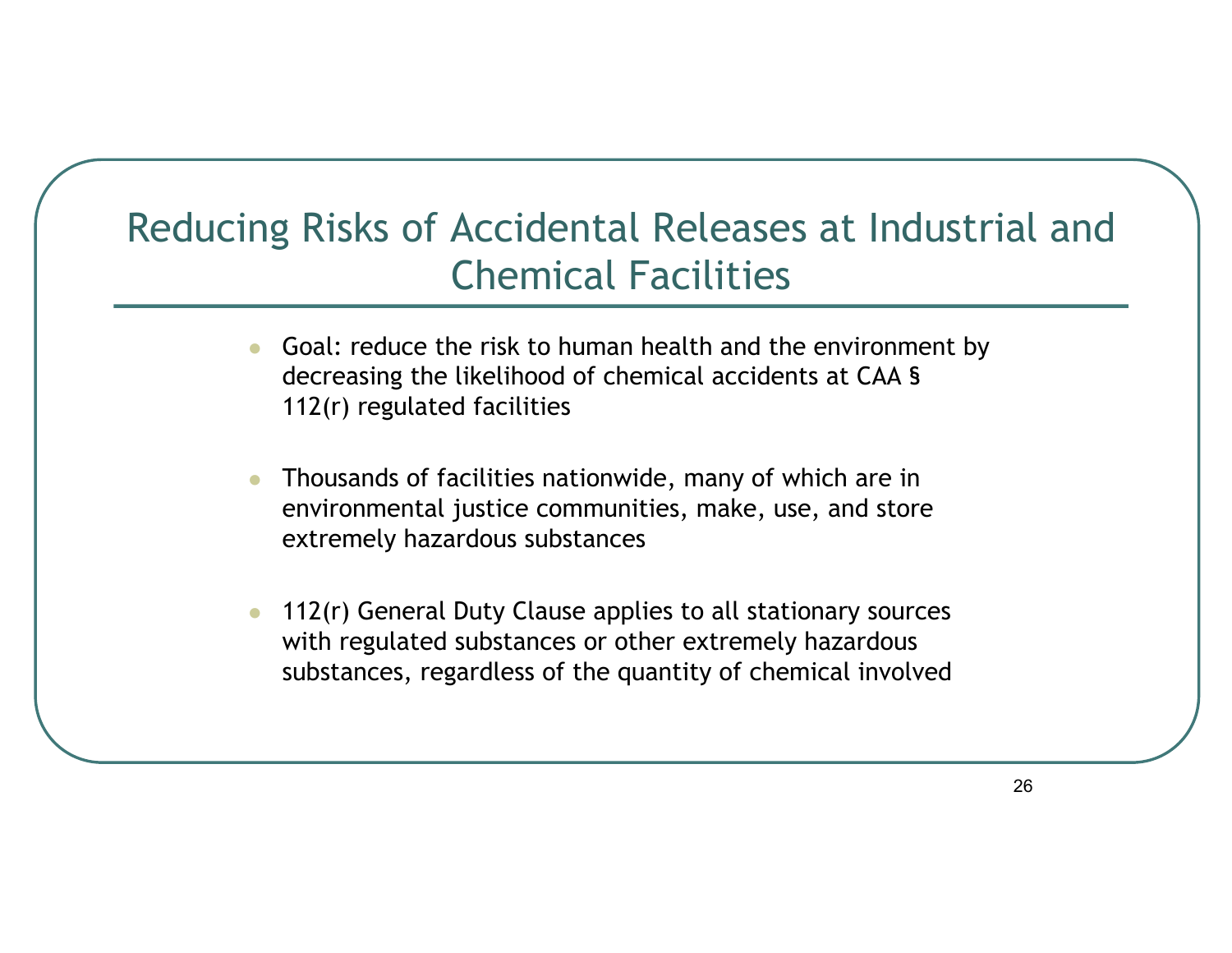# Region 4 Core Work

- Mobile Source Imports
- $\bullet$  EPCRA
- Scrap Shredders
- **Asbestos**
- l Lead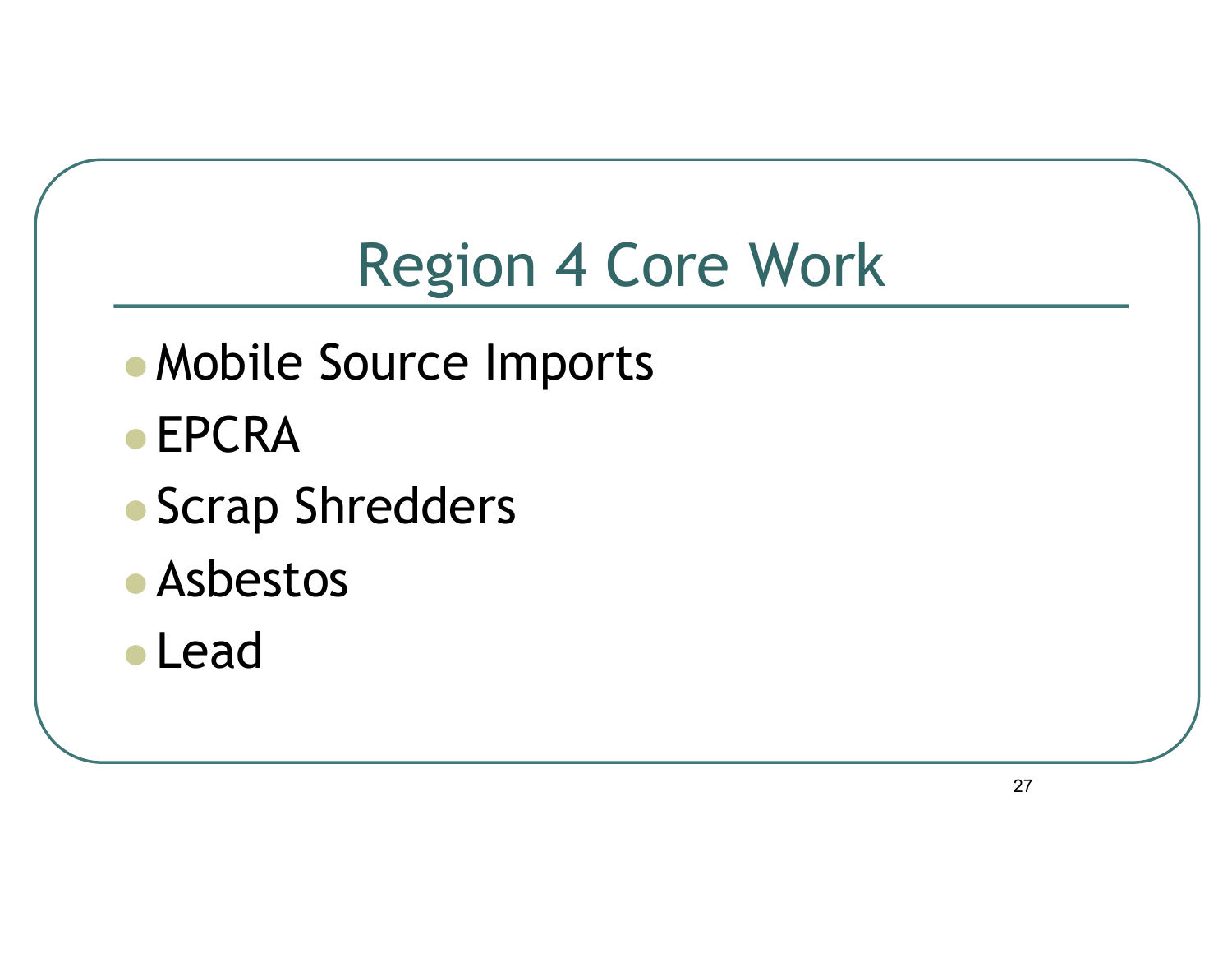## Region 4 Core Work

- l NSPS Subpart OOOO Standards of Performance for Crude Oil and Natural Gas Production, Transmission and Distribution for which Construction, Modification or Reconstruction Commenced After August 23, 2011, and on or before September 18, 2015
- NSPS Subpart OOOOa Standards of Performance for Crude Oil and Natural Gas Facilities for which Construction, Modification or Reconstruction Commenced After September 18, 2015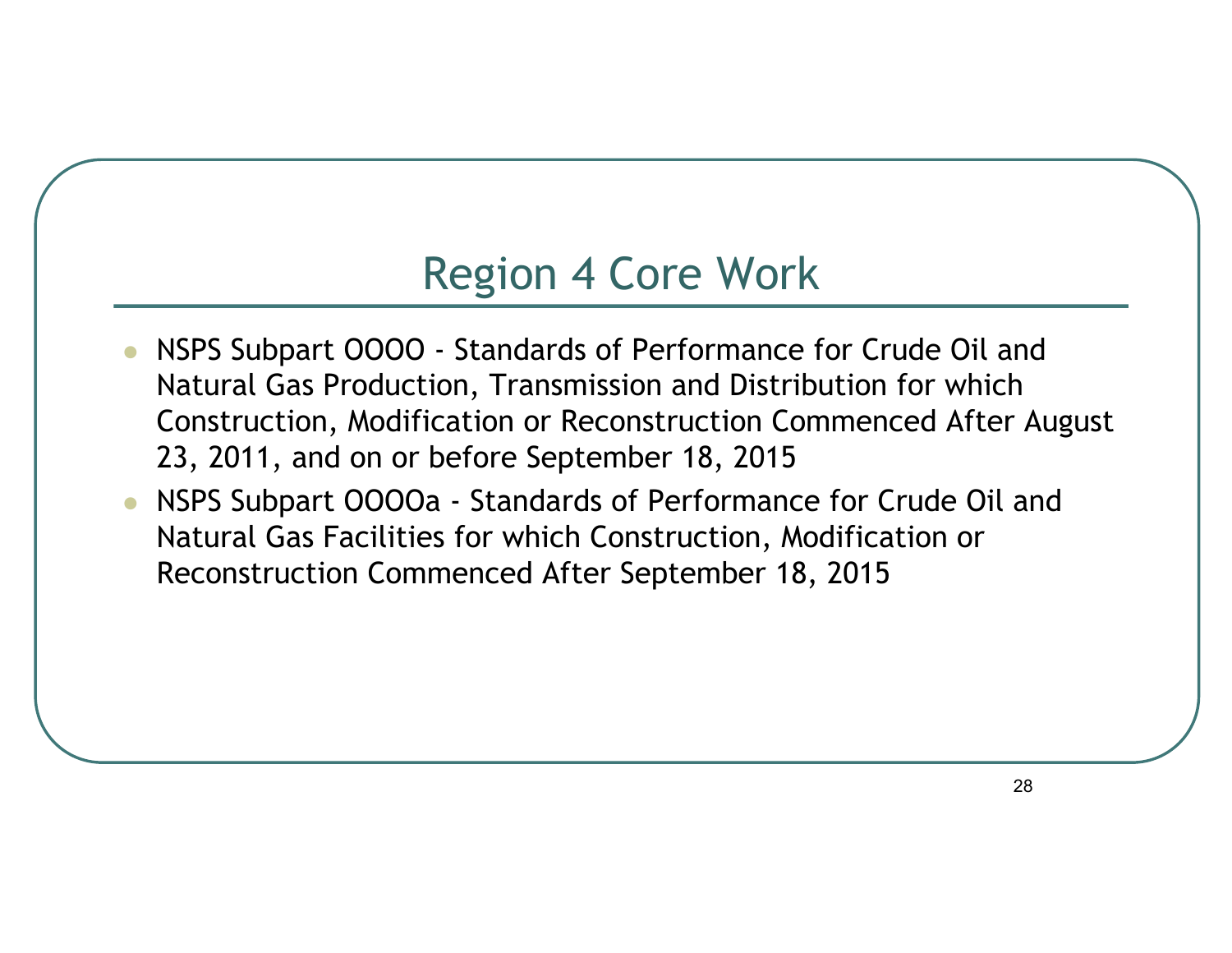## Enhancing Effective Partnerships Between EPA and the States in Civil and Compliance Assurance Work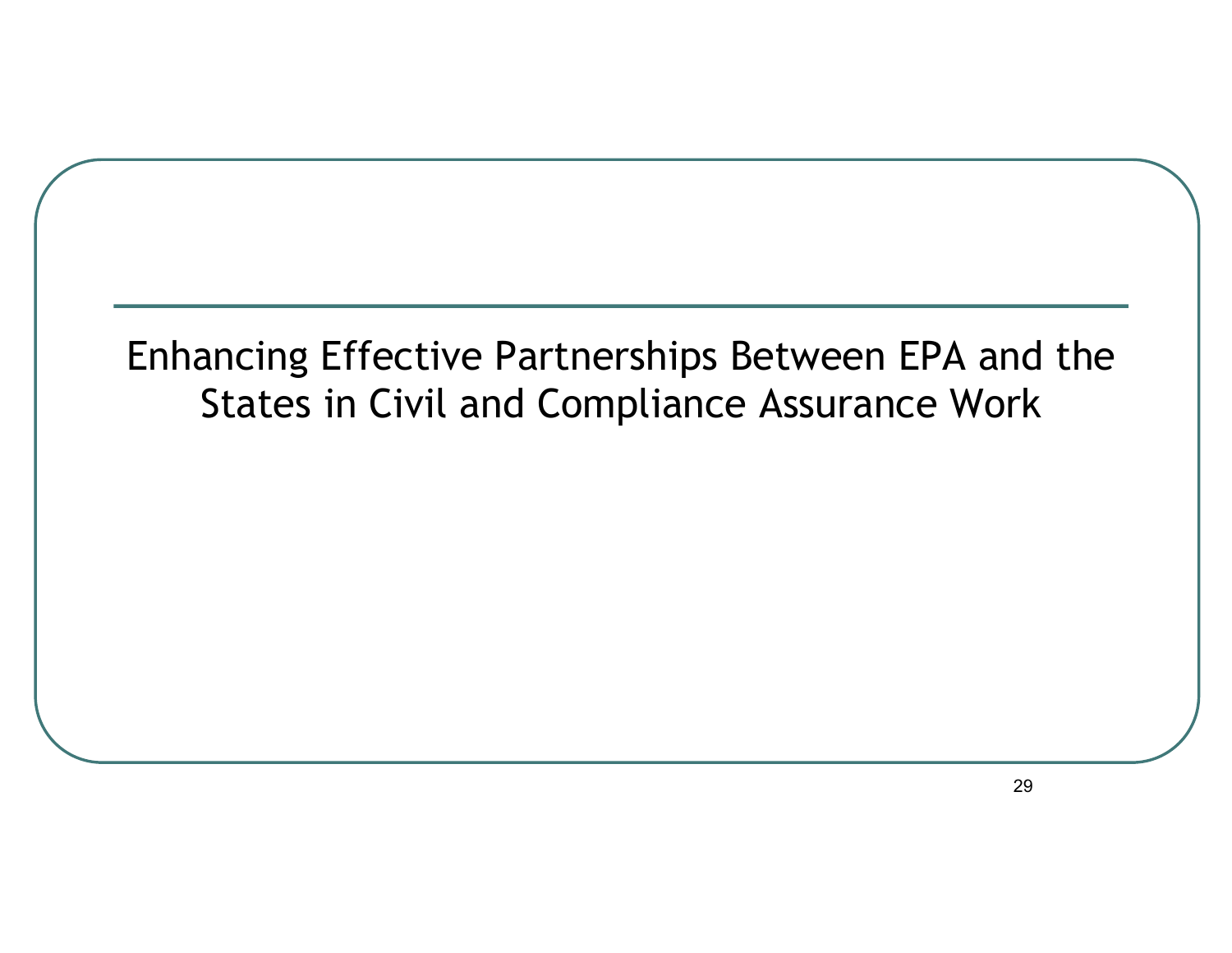#### Enhancing Effective Partnerships Between the EPA and the States in Civil Enforcement and Compliance Assurance Work

- l Memorandum announcing EPA's final policy of expectations and procedures for enhancing effective partnerships in civil enforcement and compliance assurance work between EPA and states that are implementing federal environmental programs
- The memo is organized into three sections:
	- 1.Requirements for joint planning and regular communication between EPA and states to promote enhanced, shared accountability.
	- 2.Details on EPA and state roles and responsibilities in implementing authorized programs.
	- 3.Process for the elevation and resolution of issues.